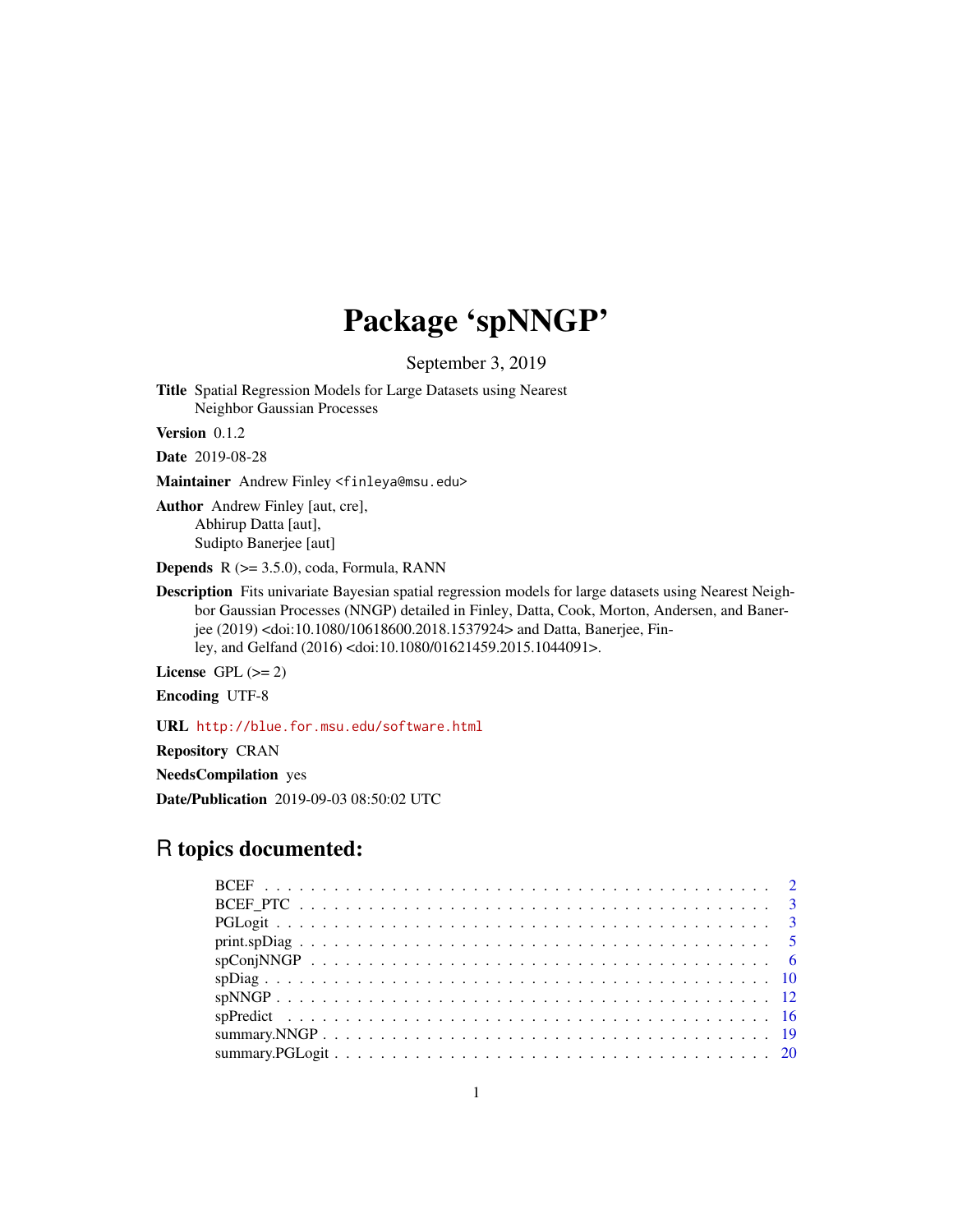#### <span id="page-1-0"></span>**Index** [22](#page-21-0)

<span id="page-1-1"></span>BCEF *Forest Canopy Height from NASA Goddard's LiDAR Hyperspectral and Thermal (G-LiHT) over Bonanza Creek Experimental Forest*

#### Description

Forest canopy height (FCH) estimates from NASA Goddard's LiDAR Hyperspectral and Thermal (G-LiHT; Cook et al. 2013) Airborne Imager and percent tree cover (Hansen et al. 2013) over a subset of Bonanza Creek Experimental Forest, AK, collected in Summer 2014.

The BCEF matrix columns are longitude (x), latitude (y), forest canopy height (FCH) in meters from ground, and Landsat derived percent tree cover (PTC) for 188,717 observations. Longitude and latitude are in Albers Equal Area (proj4string "+proj=aea +lat\_1=55 +lat\_2=65 +lat\_0=50 +lon\_0=- 154 +x  $0=0$  +y  $0=0$  +ellps=GRS80 +towgs84=0,0,0,0,0,0,0 +units=km +no defs"). The last column (holdout) identifies a subset of data useful for assessing wall-to-wall predictive performance.

#### Usage

data(BCEF)

#### Format

A matrix containing 188,717 rows and 6 columns named longitude, latitude, FCH, PTC, and holdout.

#### Source

G-LiHT data were downloaded from <https://gliht.gsfc.nasa.gov>.

#### References

Cook, B.D., L.W. Corp, R.F. Nelson, E.M. Middleton, D.C. Morton, J.T. McCorkel, J.G. Masek, K.J. Ranson, and V. Ly. (2013) NASA Goddard's Lidar, Hyperspectral and Thermal (G-LiHT) airborne imager. Remote Sensing 5:4045-4066.

Hansen, M.C., Potapov, P.V., Moore, R., Hancher, M., Turubanova, S.A., Tyukavina, A.,Thau, D., Stehman, S.V., Goetz, S.J., Loveland, T.R., Kommareddy, A., Egorov, A., Chini, L., Justice, C.O., and Townshend, J.R.G. (2013), High-Resolution Global Mapsof 21st-Century Forest Cover Change, Science, 342, 850-853.

#### See Also

[BCEF\\_PTC](#page-2-1).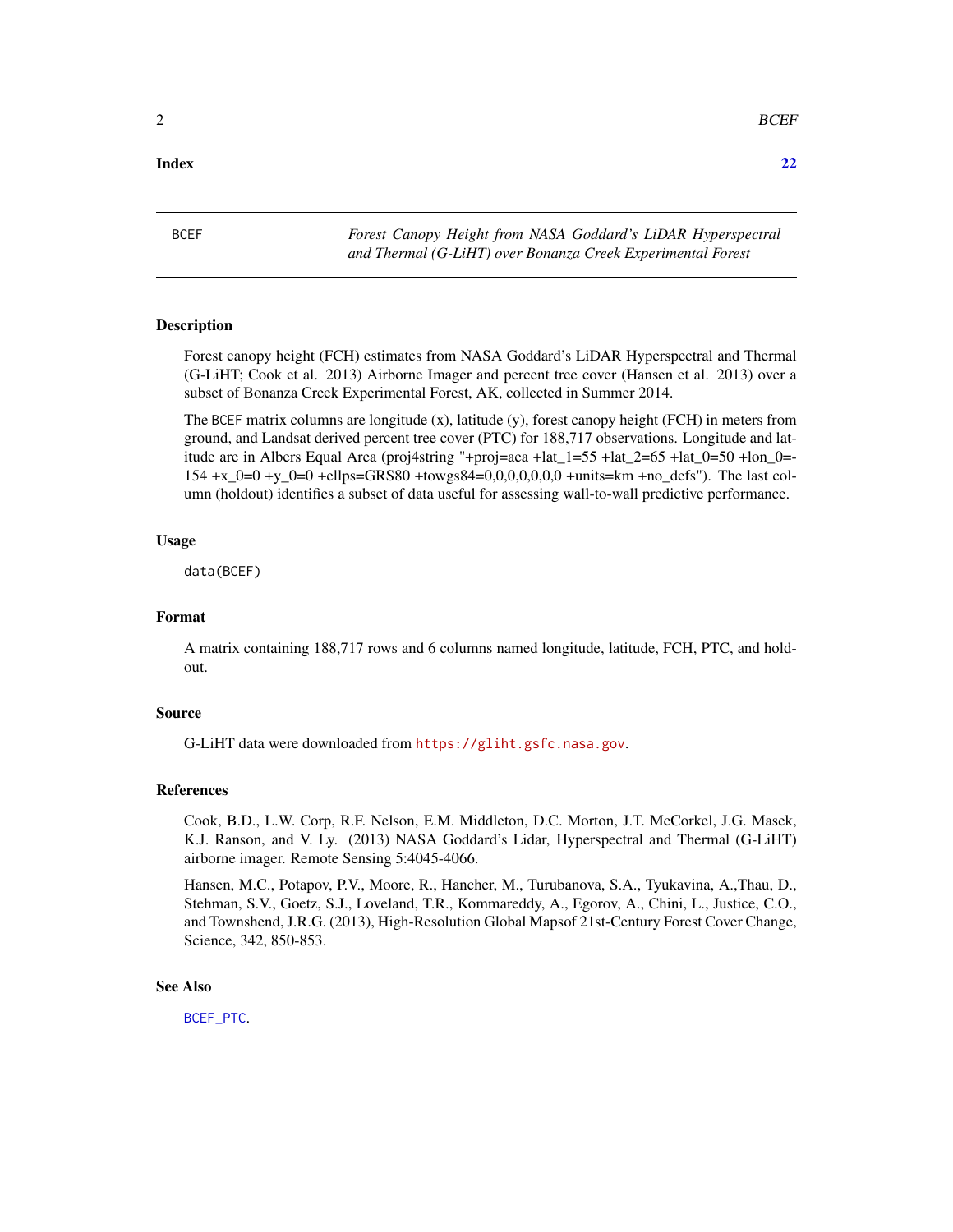<span id="page-2-1"></span><span id="page-2-0"></span>

#### Description

Percent tree cover (Hansen et al. 2013) over a subset of Bonanza Creek Experimental Forest, AK. Can be used as the set of prediction locations and covariate for models fit using the BCEF data.

The BCEF\_PTC matrix columns are longitude (x), latitude (y), and Landsat derived percent tree cover (PTC) for 237,617 observations. Longitude and latitude are in Albers Equal Area (proj4string "+proj=aea +lat\_1=55 +lat\_2=65 +lat\_0=50 +lon\_0=-154 +x\_0=0 +y\_0=0 +ellps=GRS80 +towgs84=0,0,0,0,0,0,0 +units=km +no\_defs").

#### Usage

data(BCEF\_PTC)

#### Format

A matrix containing 237,617 rows and 3 columns named longitude, latitude, and PTC.

#### References

Hansen, M.C., Potapov, P.V., Moore, R., Hancher, M., Turubanova, S.A., Tyukavina, A.,Thau, D., Stehman, S.V., Goetz, S.J., Loveland, T.R., Kommareddy, A., Egorov, A., Chini, L., Justice, C.O., and Townshend, J.R.G. (2013), High-Resolution Global Mapsof 21st-Century Forest Cover Change, Science, 342, 850-853.

#### See Also

[BCEF](#page-1-1).

PGLogit *Function for Fitting Logistic Models using Polya-Gamma Latent Variables*

#### **Description**

The function PGLogit fits logistic models to binomial data using Polya-Gamma latent variables.

#### Usage

```
PGLogit(formula, weights = 1, data = parent.frame(), n.samples,
        n.omp.threads = 1, fit.rep = FALSE, sub.sample, verbose = TRUE, \ldots)
```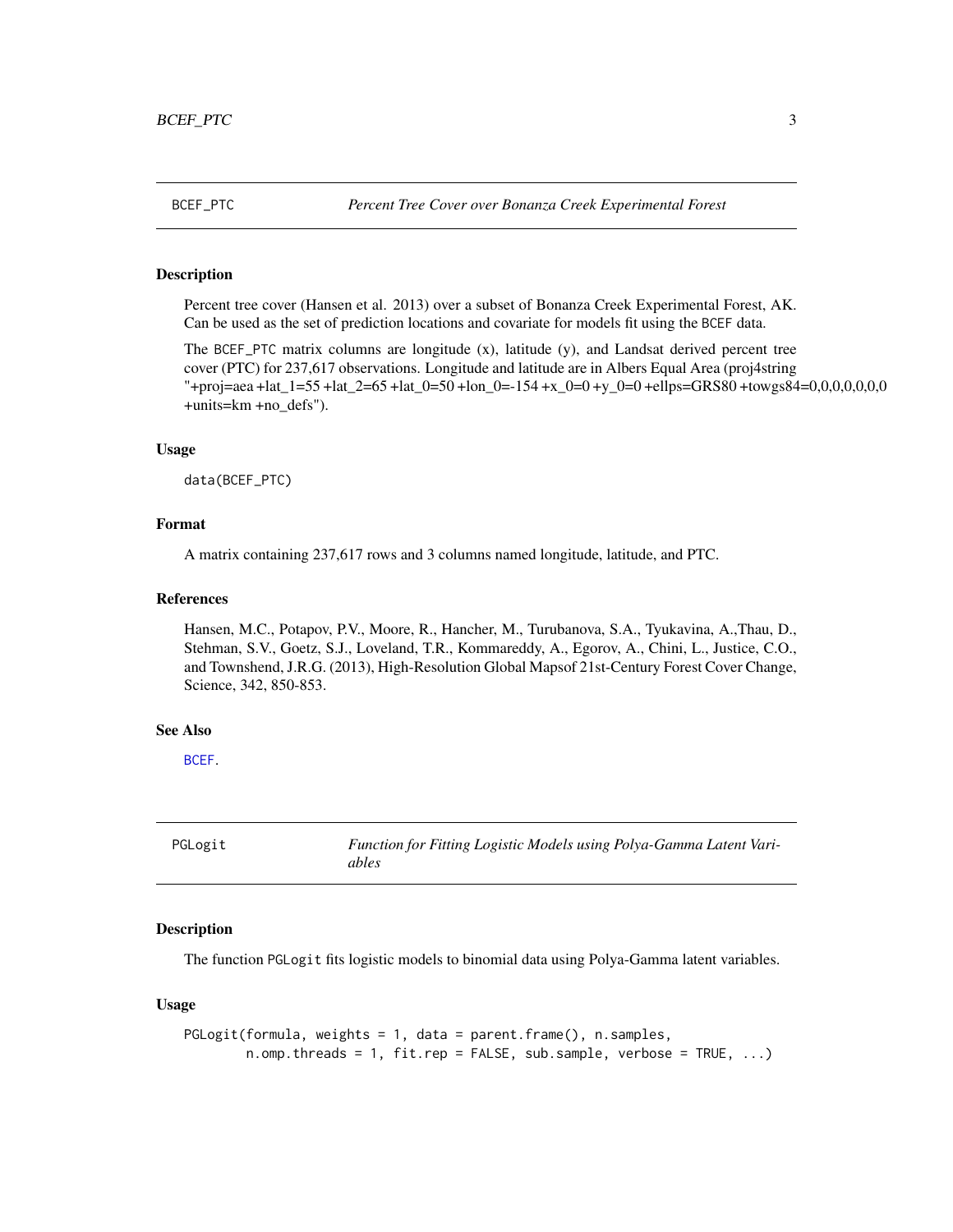## Arguments

| formula       | a symbolic description of the regression model to be fit. See example below.                                                                                                                                                                                                                                                                                                          |
|---------------|---------------------------------------------------------------------------------------------------------------------------------------------------------------------------------------------------------------------------------------------------------------------------------------------------------------------------------------------------------------------------------------|
| weights       | specifies the number of trials for each observation. The default is 1 trial for<br>each observation. Valid arguments are a scalar value that specifies the number<br>of trials used if all observations have the same number of trials, and a vector of<br>length $n$ that specifies the number of trials for each observation when there are<br>differences in the number of trials. |
| data          | an optional data frame containing the variables in the model. If not found in data,<br>the variables are taken from environment (formula), typically the environment<br>from which PGLogit is called.                                                                                                                                                                                 |
| n.samples     | the number of posterior samples to collect.                                                                                                                                                                                                                                                                                                                                           |
| n.omp.threads | a positive integer indicating the number of threads to use for SMP parallel pro-<br>cessing. The package must be compiled for OpenMP support. For most Intel-<br>based machines, we recommend setting n.omp. threads up to the number of<br>hyperthreaded cores. Note, n. omp. threads > 1 might not work on all systems.                                                             |
| fit.rep       | if TRUE, regression fitted and replicate data will be returned. The argument<br>sub. sample controls which MCMC samples are used to generate the fitted and<br>replicated data.                                                                                                                                                                                                       |
| sub.sample    | an optional list that specifies the samples used for fit.rep. Valid tags are<br>start, end, and thin. Given the value associated with the tags, the sample sub-<br>set is selected using seq(as.integer(start), as.integer(end), by=as.integer(thin)).<br>The default values are start=floor(0.5*n.samples), end=n.samples and<br>$thin=1.$                                           |
| verbose       | if TRUE, model specification and progress of the sampler is printed to the screen.<br>Otherwise, nothing is printed to the screen.                                                                                                                                                                                                                                                    |
| $\cdots$      | currently no additional arguments.                                                                                                                                                                                                                                                                                                                                                    |

## Value

An object of class PGLogit which is a list comprising:

|               | p. beta. samples a coda object of posterior samples for the regression coefficients.            |
|---------------|-------------------------------------------------------------------------------------------------|
| y.hat.samples | if fit.rep=TRUE, regression fitted values from posterior samples specified using<br>sub.sample. |
| y.hat.quants  | if $fit$ . rep=TRUE, $0.5$ , $0.025$ , and $0.975$ quantiles of the y. hat. samples.            |
| y.rep.samples | if fit.rep=TRUE, replicated outcome from posterior samples specified using<br>sub.sample.       |
| y.rep.quants  | if $fit$ . rep=TRUE, 0.5, 0.025, and 0.975 quantiles of the y. rep. samples.                    |
| s.indx        | if fit.rep=TRUE, the subset index specified with sub.sample.                                    |
| run.time      | MCMC sampler execution time reported using proc.time().                                         |

The return object will include additional objects used for subsequent prediction and/or model fit evaluation.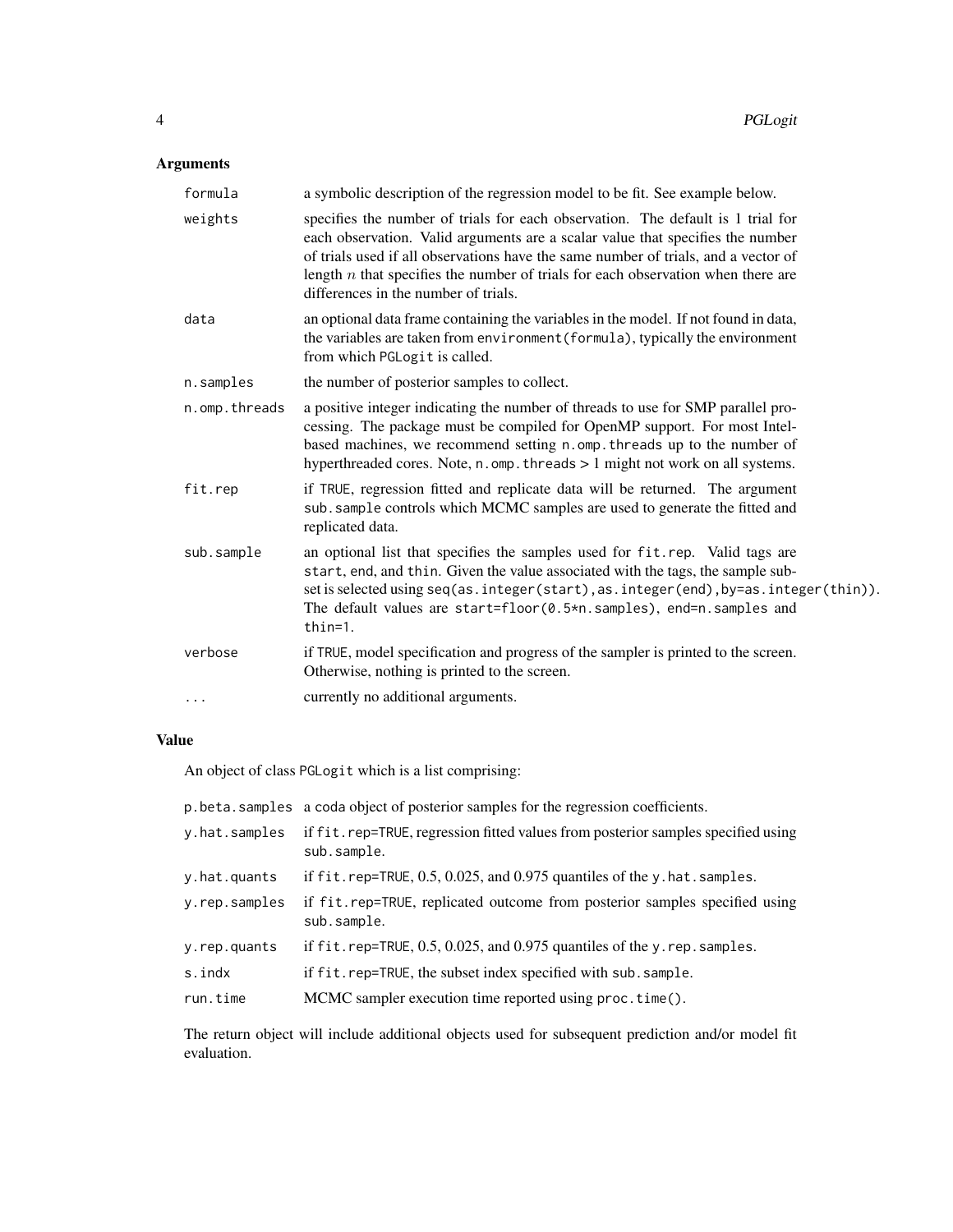## <span id="page-4-0"></span>print.spDiag 5

#### Note

Some of the underlying code used for generating random number from the Polya-Gamma distribution is taken from the **pgdraw** package written by Daniel F. Schmidt and Enes Makalic. Their code implements Algorithm 6 in PhD thesis of Jesse Bennett Windle (2013) [https://repositories.](https://repositories.lib.utexas.edu/handle/2152/21842) [lib.utexas.edu/handle/2152/21842](https://repositories.lib.utexas.edu/handle/2152/21842).

## Author(s)

Andrew O. Finley <finleya@msu.edu>, Abhirup Datta <abhidatta@jhu.edu>, Sudipto Banerjee <sudipto@ucla.edu>

## References

Polson, N.G., J.G. Scott, and J. Windle. (2013) Bayesian Inference for Logistic Models Using Polya-Gamma Latent Variables. Journal of the American Statistical Association, 108:1339-1349.

#### Examples

```
##Generate binary data
set.seed(1)
n < - 100x \le cbind(1, rnorm(n), runif(n,0,1))
beta \leq c(0.1,-5, 5)p <- 1/(1+exp(-(x%*%beta)))
##Assume 5 trials per outcome
weights <- rep(5, n)
y <- rbinom(n, size=weights, prob=p)
m \leq PGLogit(y \leq -1), weights = rep(5, n), n.samples = 1000)
summary(m)
```
print.spDiag *Methods for spDiag Object*

#### **Description**

Methods for extracting information from spDiag.

#### Usage

```
## S3 method for class 'spDiag'
print(x, \ldots)
```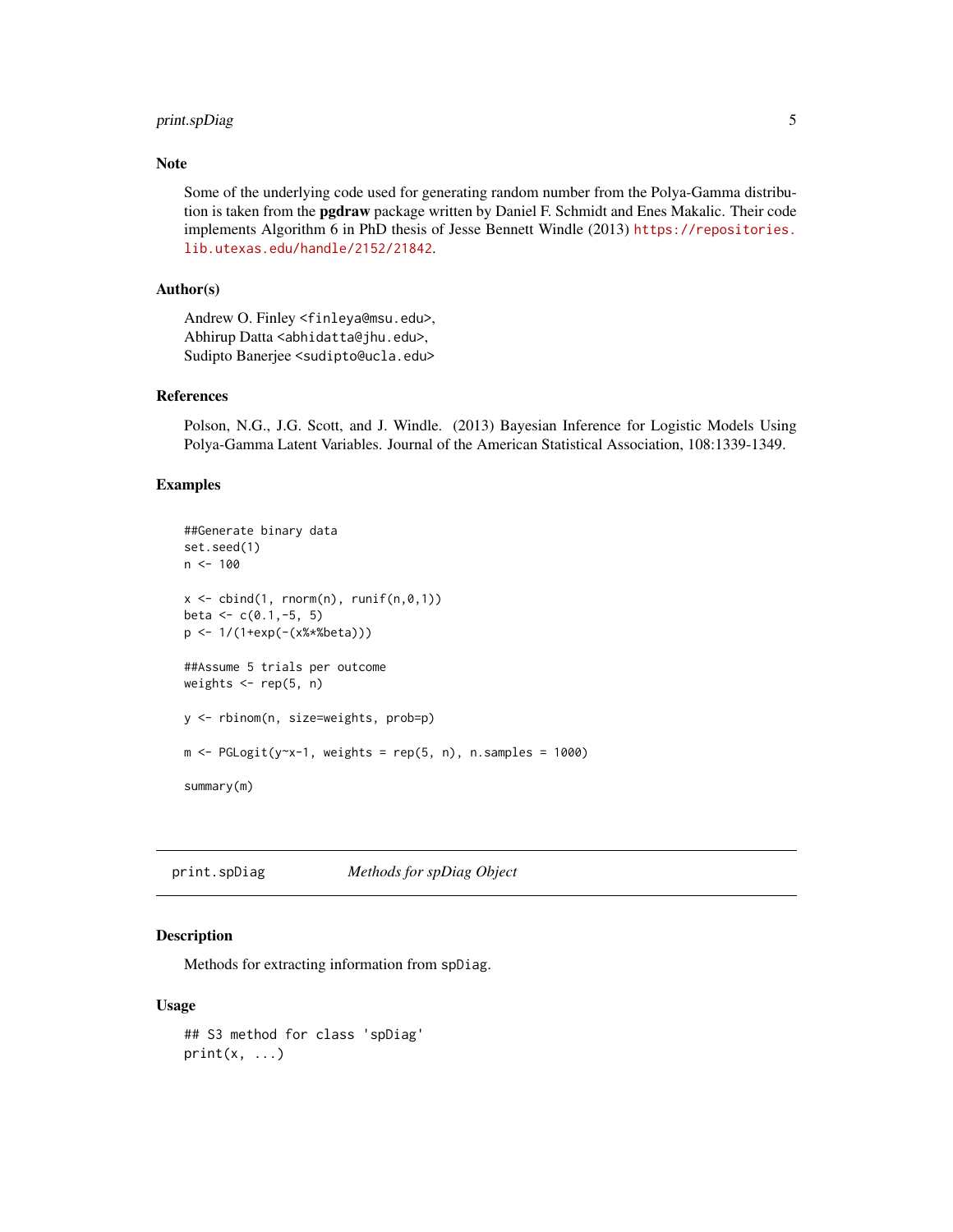#### <span id="page-5-0"></span>Arguments

| X       | object of class spDiag. |
|---------|-------------------------|
| $\cdot$ | currently not used.     |

## Details

A standard extractor function for printing objects of class spDiag.

| spConjNNGP | Function for Fitting Univariate Bayesian Conjugate Spatial Regres- |  |  |  |
|------------|--------------------------------------------------------------------|--|--|--|
|            | sion Models                                                        |  |  |  |

## Description

The function spConjNNGP fits Gaussian univariate Bayesian conjugate spatial regression models using Nearest Neighbor Gaussian Processes (NNGP).

## Usage

```
spConjNNGP(formula, data = parent.frame(), coords, knots, n.neighbors = 15,
           theta.alpha, sigma.sq.IG, cov.model = "exponential",
           k.fold = 5, score.rule = "crps",
           X.0, coords.0, n.omp.threads = 1, search.type = "cb",
          ord, return.neighbor.info = TRUE,
           neighbor.info, fit.rep = FALSE, n.samples, verbose = TRUE, ...)
```
## Arguments

| formula     | a symbolic description of the regression model to be fit. See example below.                                                                                                                                                                                                                                                                                                                                                                                                      |
|-------------|-----------------------------------------------------------------------------------------------------------------------------------------------------------------------------------------------------------------------------------------------------------------------------------------------------------------------------------------------------------------------------------------------------------------------------------------------------------------------------------|
| data        | an optional data frame containing the variables in the model. If not found in data,<br>the variables are taken from environment (formula), typically the environment<br>from which spConjNNGP is called.                                                                                                                                                                                                                                                                          |
| coords      | an $n \times 2$ matrix of the observation coordinates in $R^2$ (e.g., easting and northing),<br>or if data is a data frame then coords can be a vector of length two comprising<br>coordinate column names or indices. There can be no duplicate locations.                                                                                                                                                                                                                       |
| knots       | an $r \times 2$ matrix of the observation coordinates in $R^2$ (e.g., easting and northing).<br>Adding the knots argument invokes SLGP, see Shin et al. (2019) below.                                                                                                                                                                                                                                                                                                             |
| n.neighbors | number of neighbors used in the NNGP.                                                                                                                                                                                                                                                                                                                                                                                                                                             |
| theta.alpha | a vector or matrix of parameter values for phi, nu, and alpha, where $\alpha = \tau^2/\sigma^2$<br>and nu is only required if cov.model="matern". A vector is passed to run the<br>model using one set of parameters. The vector elements must be named and hold<br>values for phi, nu, and alpha. If a matrix is passed, columns must be named<br>and hold values for phi, nu, and alpha. Each row in the matrix defines a set of<br>parameters for which the model will be run. |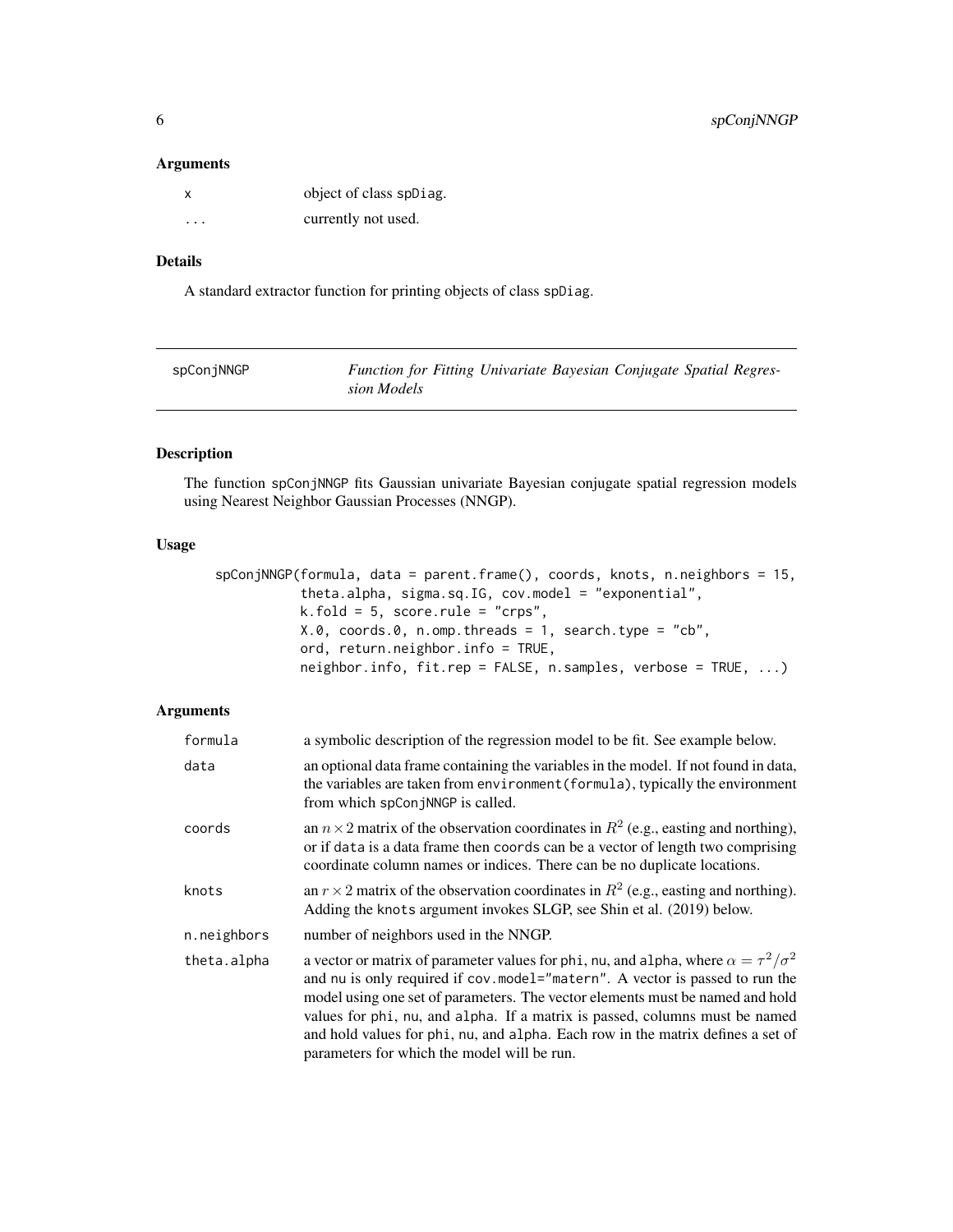- sigma.sq.IG a vector of length two that holds the hyperparameters, *shape* and *scale* respectively, for the inverse-Gamma prior on  $\sigma^2$ .
- cov.model a quoted keyword that specifies the covariance function used to model the spatial dependence structure among the observations. Supported covariance model key words are: "exponential", "matern", "spherical", and "gaussian". See below for details.
- k.fold specifies the number of *k* folds for cross-validation. If theta.alpha is a vector then cross-validation is not performed and k-fold and score.rule are ignored. In *k*-fold cross-validation, the data specified in model is randomly partitioned into *k* equal sized subsamples. Of the *k* subsamples, *k*-1 subsamples are used to fit the model and the remaining *k* samples are used for prediction. The crossvalidation process is repeated *k* times (the folds). Root mean squared prediction error (RMSPE) and continuous ranked probability score (CRPS; Gneiting and Raftery, 2007) rules are averaged over the *k* fold prediction results and reported for the parameter sets defined by theta.alpha. The parameter set that yields the *best* performance based on the scoring rule defined by score.rule is used to fit the final model that uses all the data and make predictions if X.0 and coords.0 are supplied. Results from the *k*-fold cross-validation are returned in the k.fold.scores matrix.
- score.rule a quoted keyword "rmspe" or "crps" that specifies the scoring rule used to select the *best* parameter set, see argument definition for k.fold for more details.
- X.0 the design matrix for prediction locations. An intercept should be provided in the first column if one is specified in model.
- coords.0 the spatial coordinates corresponding to X.0.
- n.omp.threads a positive integer indicating the number of threads to use for SMP parallel processing. The package must be compiled for OpenMP support. For most Intelbased machines, we recommend setting n.omp.threads up to the number of hyperthreaded cores. Note, n.omp.threads > 1 might not work on some systems.
- search.type a quoted keyword that specifies type of nearest neighbor search algorithm. Supported method key words are: "cb" and "brute". The "cb" should generally be much faster. If locations do not have identical coordinate values on the axis used for the nearest neighbor ordering (see ord argument) then "cb" and "brute" should produce identical neighbor sets. However, if there are identical coordinate values on the axis used for nearest neighbor ordering, then "cb" and "brute" might produce different, but equally valid, neighbor sets, e.g., if data are on a grid.
- ord an index vector of length n used for the nearest neighbor search. Internally, this vector is used to order coords, i.e., coords[ord,], and associated data. Nearest neighbor candidates for the *i*-th row in the ordered coords are rows  $1:(i-1)$ , with the n.neighbors nearest neighbors being those with the minimum euclidean distance to the location defined by ordered coords $[i,].$  The default used when ord is not specified is x-axis ordering, i.e., order(coords[,1]). This argument should typically be left blank. This argument will be ignored if the neighbor.info argument is used.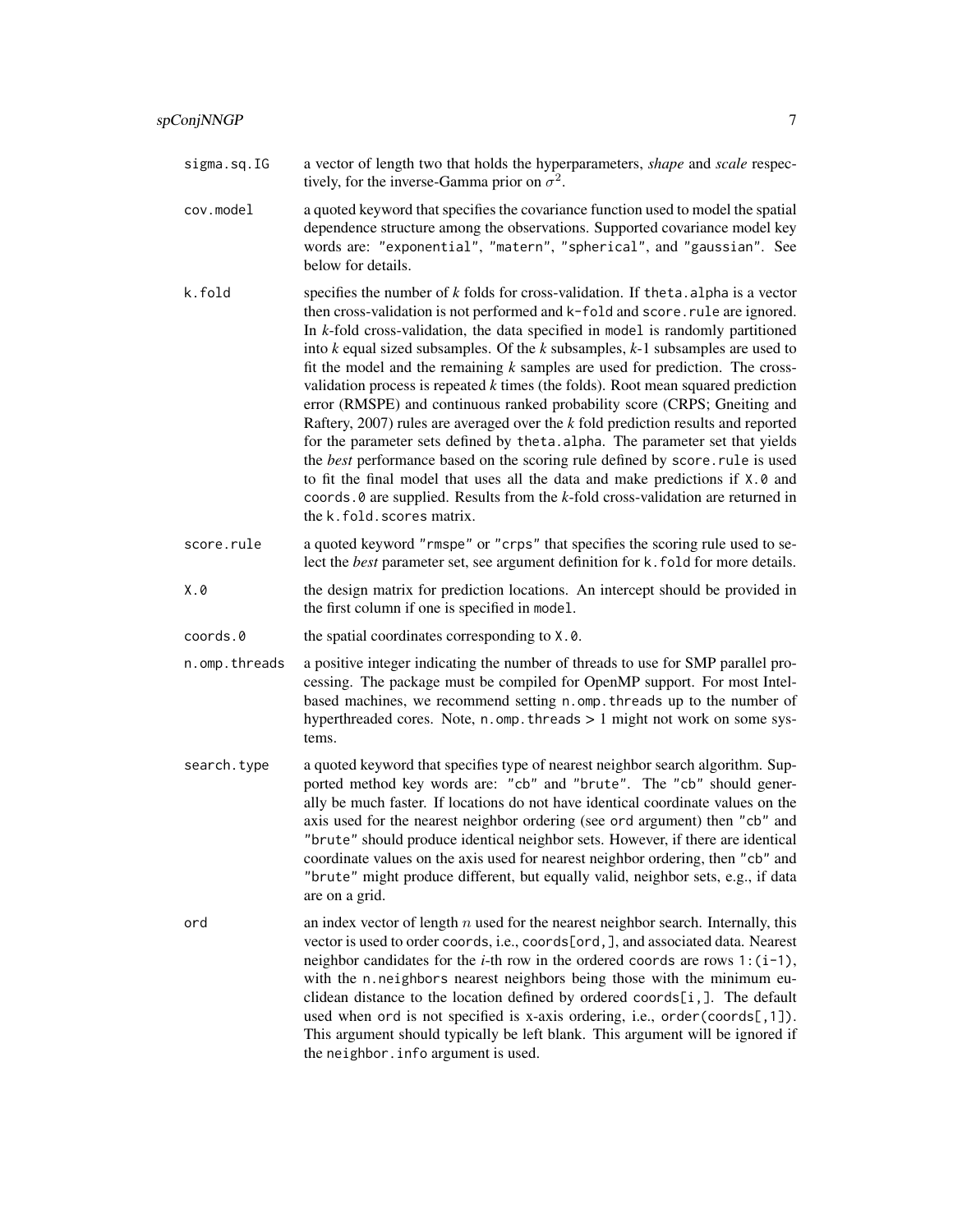#### return.neighbor.info

if TRUE, a list called neighbor.info containing several data structures used for fitting the NNGP model is returned. If there is no change in input data or n.neighbors, this list can be passed to subsequent spNNGP calls via the neighbor.info argument to avoid the neighbor search, which can be time consuming if  $n$  is large. In addition to the several cryptic data structures in neighbor.info there is a list called n.indx that is of length n. The *i*-th element in n.indx corresponds to the *i*-th row in coords[ord,] and holds the vector of that location's nearest neighbor indices. This list can be useful for plotting the neighbor graph if desired.

- neighbor.info see the return.neighbor.info argument description above.
- fit.rep if TRUE, regression fitted and replicate data will be returned. The argument n.samples controls the number of fitted and replicated data samples.
- n.samples gives the number of posterior samples returned. Note, point and associated variance estimates for model parameters are not based on posterior samples. Only specify n.samples if you wish to generate samples from parameters' posteriors (this is an exact sampling algorithm). If fit.rep is TRUE, then n.samples also controls the number of fitted and replicated data samples.
- verbose if TRUE, model specification and progress is printed to the screen. Otherwise, nothing is printed to the screen.
- ... currently no additional arguments.

#### Value

An object of class NNGP and conjugate, and, if knots is provided, SLGP. Among other elements, the object contains:

| theta.alpha   | the input the ta. alpha vector, or <i>best</i> (according to the selected scoring rule) set<br>of parameters in the theta. alpha matrix. All subsequent parameter estimates<br>are based on this parameter set. |  |  |
|---------------|-----------------------------------------------------------------------------------------------------------------------------------------------------------------------------------------------------------------|--|--|
| beta.hat      | a matrix of regression coefficient estimates corresponding to the returned theta. alpha.                                                                                                                        |  |  |
| beta.var      | beta, hat variance-covariance matrix.                                                                                                                                                                           |  |  |
| sigma.sq.hat  | estimate of $\sigma^2$ corresponding to the returned theta. alpha.                                                                                                                                              |  |  |
| sigma.sq.var  | sigma.sq.hat variance.                                                                                                                                                                                          |  |  |
| k.fold.scores | results from the k-fold cross-validation if the ta. alpha is a matrix.                                                                                                                                          |  |  |
| $y.0.$ hat    | prediction if X.0 and coords.0 are specified.                                                                                                                                                                   |  |  |
| y.0.var.hat   | y.0. hat variance.                                                                                                                                                                                              |  |  |
| n.neighbors   | number of neighbors used in the NNGP.                                                                                                                                                                           |  |  |
| neighbor.info | returned if return.neighbor.info=TRUE see the return.neighbor.info ar-<br>gument description above.                                                                                                             |  |  |
| run.time      | execution time for parameter estimation reported using proc. time(). This time<br>does not include nearest neighbor search time for building the neighbor set.                                                  |  |  |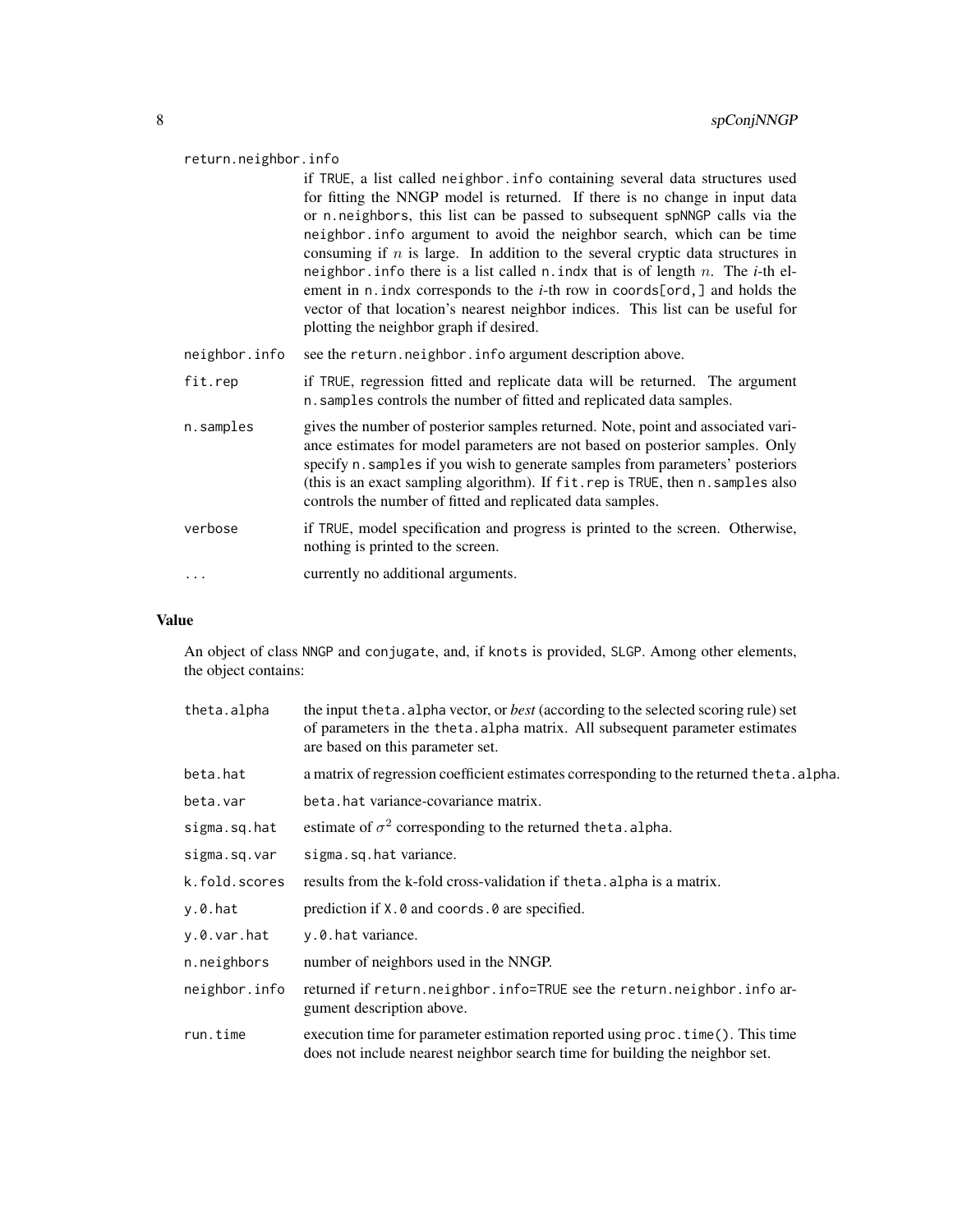#### spConjNNGP 9

#### Author(s)

Andrew O. Finley <finleya@msu.edu>, Abhirup Datta <abhidatta@jhu.edu>, Sudipto Banerjee <sudipto@ucla.edu>

#### References

Datta, A., S. Banerjee, A.O. Finley, and A.E. Gelfand. (2016) Hierarchical Nearest-Neighbor Gaussian process models for large geostatistical datasets. *Journal of the American Statistical Association*, 111:800-812.

Finley, A.O., A. Datta, B.D. Cook, D.C. Morton, H.E. Andersen, and S. Banerjee. (2019) Efficient algorithms for Bayesian Nearest Neighbor Gaussian Processes. *Journal of Computational and Graphical Statistics*, <https://doi.org/10.1080/10618600.2018.1537924>.

Gneiting, T and A.E. Raftery. (2007) Strictly proper scoring rules, prediction, and estimation. *Journal of the American Statistical Association*, 102:359-378.

Shirota, S., A.O. Finley, B.D. Cook, and S. Banerjee (2019) Conjugate Nearest Neighbor Gaussian Process models for efficient statistical interpolation of large spatial data. [https://arxiv.org/](https://arxiv.org/abs/1907.10109) [abs/1907.10109](https://arxiv.org/abs/1907.10109).

#### Examples

```
rmvn <- function(n, mu=0, V = matrix(1)){
  p <- length(mu)
  if(any(is.na(match(dim(V),p))))
    stop("Dimension problem!")
  D \leftarrow \text{chol}(V)t(matrix(rnorm(n*p), ncol=p)%*%D + rep(mu,rep(n,p)))
}
##Make some data
set.seed(1)
n <- 2000
coords \leq cbind(runif(n,0,1), runif(n,0,1))
x \le cbind(1, rnorm(n))
B \leq -as.matrix(c(1,5))
sigma.sq <- 5
tau.sq <- 1
phi <- 3/0.5
D <- as.matrix(dist(coords))
R \leftarrow \exp(-\pi h i \times D)w \leq -rmvn(1, rep(0,n), signa.sq*R)y \le - rnorm(n, x\ \#B + w, sqrt(tau.sq))
ho <- sample(1:n, 1000)
```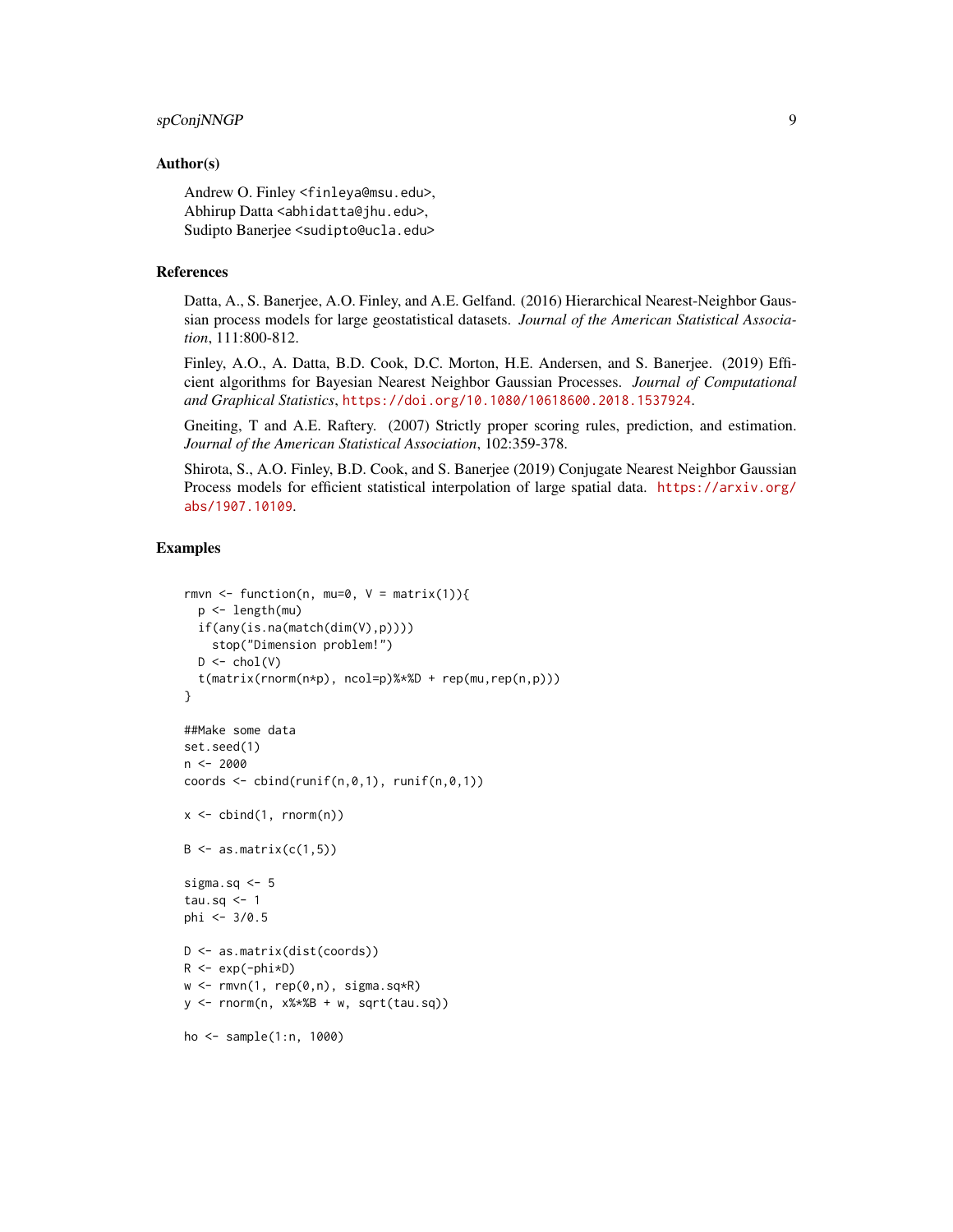```
y.ho \leftarrow y[ho]x.ho <- x[ho,,drop=FALSE]
w.ho \leq w[ho]coords.ho <- coords[ho,]
y <- y[-ho]
x <- x[-ho,,drop=FALSE]
w <- w[-ho,,drop=FALSE]
coords <- coords[-ho,]
##Fit a Conjugate NNGP model and predict for the holdout
sigma.sq.IG \leq c(2, sigma.sq)
cov.model <- "exponential"
g <- 10
theta.alpha <- cbind(seq(phi,30,length.out=g), seq(tau.sq/sigma.sq,5,length.out=g))
colnames(theta.alpha) <- c("phi", "alpha")
m.c <- spConjNNGP(y~x-1, coords=coords, n.neighbors = 10,
                  X.0 = X.ho, coords.0 = \text{coords.ho},
                  k.fold = 5, score.rule = "crps",
                  n.omp.threads = 1,
              theta.alpha = theta.alpha, sigma.sq.IG = sigma.sq.IG, cov.model = cov.model)
```
m.c

spDiag *Model fit diagnostics*

#### Description

The function spDiag calculates measurements of model fit for objects of class NNGP and PGLogit.

#### Usage

```
spDiag(object, sub.sample, ...)
```
## Arguments

| object     | an object of class NNGP or PGLogit.                                                        |
|------------|--------------------------------------------------------------------------------------------|
| sub.sample | an optional list that specifies the samples to included in the computations. Valid         |
|            | tags are start, end, and thin. Given the value associated with the tags, the sam-          |
|            | ple subset is selected using seq(as.integer(start), as.integer(end), by=as.integer(thin)). |
|            | The default values are start=floor( $0.5 \times n$ . samples), end=n. samples and          |
|            | thin=1. If sub samples is not specified, then it is taken from object, or, if              |
|            |                                                                                            |

<span id="page-9-0"></span>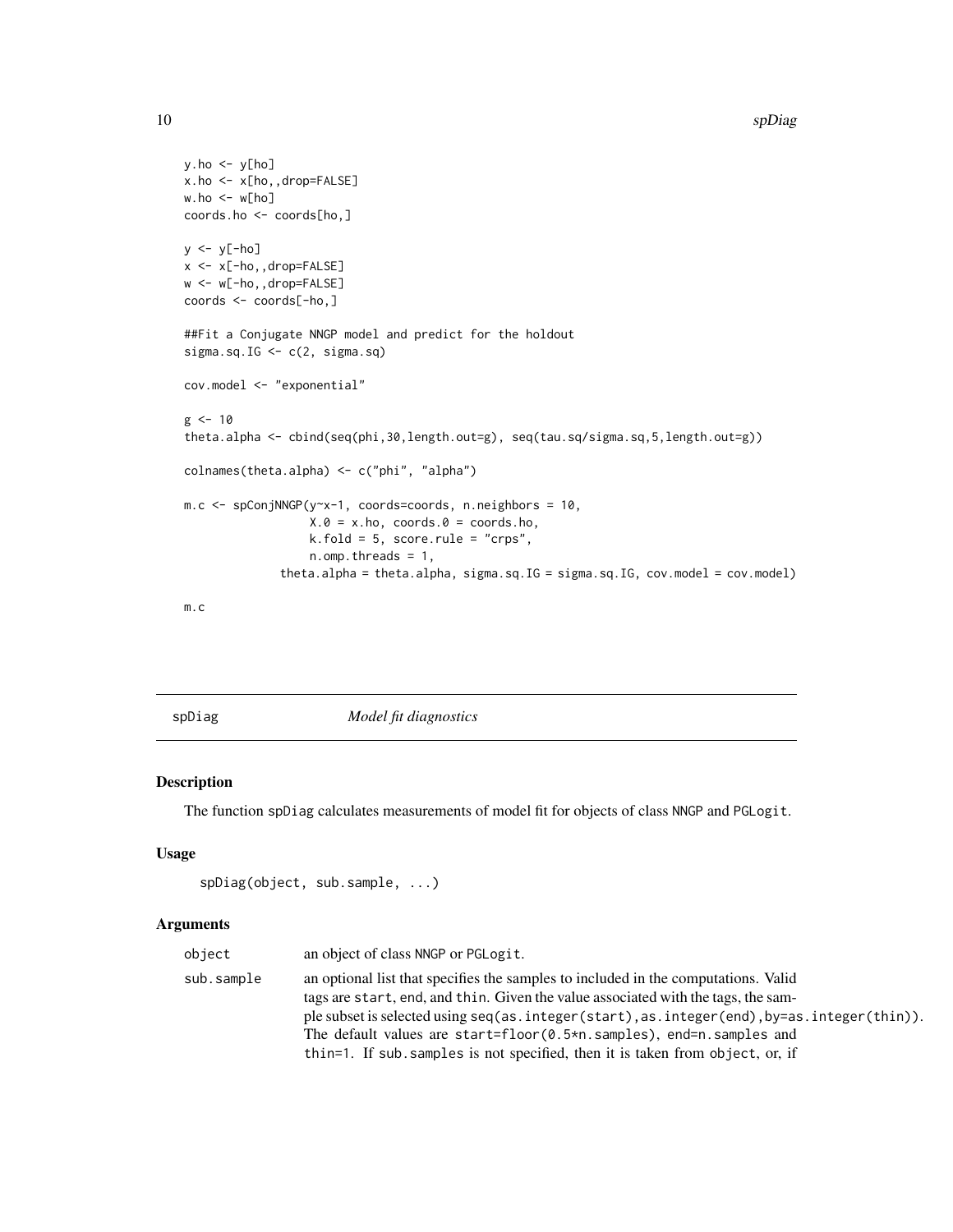|                         | not aviable in object the default values of start, end, and thin are used.  |
|-------------------------|-----------------------------------------------------------------------------|
|                         | Note, if the object is a NNGP response model and n is large, then computing |
|                         | the replicated data needed for GPD and GRS can take a long time.            |
| $\cdot$ $\cdot$ $\cdot$ | currently no additional arguments.                                          |

#### Value

A list with the following tags:

| <b>DIC</b>    | a data frame holding Deviance information criterion (DIC) and associated val-<br>ues. Values in DIC include DIC the criterion (lower is better), D a goodness of<br>fit, and pD the effective number of parameters, see Spiegelhalter et al. (2002) for<br>details.                                                                                                                                                                |
|---------------|------------------------------------------------------------------------------------------------------------------------------------------------------------------------------------------------------------------------------------------------------------------------------------------------------------------------------------------------------------------------------------------------------------------------------------|
| GPD           | a data frame holding D=G+P and associated values. Values in GPD include G a<br>goodness of fit, P a penalty term, and D the criterion (lower is better), see Gelfand<br>and Ghosh (1998) for details.                                                                                                                                                                                                                              |
| <b>GRS</b>    | a scoring rule, see Equation 27 in Gneiting and Raftery (2007) for details.                                                                                                                                                                                                                                                                                                                                                        |
| WAIC          | a data frame hold Watanabe-Akaike information criteria (WAIC) and associ-<br>ated values. Values in WAIC include LPPD log pointwise predictive density, P.1<br>penalty term defined in unnumbered equation above Equation (11) in Gelman<br>et al. $(2014)$ , P. 2 an alternative penalty term defined in Equation $(11)$ , and the<br>criteria WAIC.1 and WAIC.2 (lower is better) computed using P.1 and P.2, re-<br>spectively. |
| y.rep.samples | if y rep samples in object were not used (or not available), then the newly<br>computed y.rep.samples is returned.                                                                                                                                                                                                                                                                                                                 |
| y.fit.samples | if y. fit. samples in object were not used (or not available), then the newly<br>computed y.fit.samples is returned.                                                                                                                                                                                                                                                                                                               |
| s.indx        | the index of samples used for the computations.                                                                                                                                                                                                                                                                                                                                                                                    |

#### Author(s)

Andrew O. Finley <finleya@msu.edu>, Sudipto Banerjee <sudipto@ucla.edu>

#### References

Spiegelhalter, D.J., Best, N.G., Carlin, B.P., van der Linde, A. (2002). Bayesian measures of model complexity and fit (with discussion). *Journal of the Royal Statistical Society, Series B.*, 64:583-639.

Gelfand A.E. and Ghosh, S.K. (1998). Model choice: a minimum posterior predictive loss approach. *Biometrika*, 85:1-11.

Gelman, A., Hwang, J., and Vehtari, A. (2014). Understanding predictive information criteria for Bayesian models. *Statistics and Computing*, 24:997-1016.

Gneiting, T. and Raftery, A.E. (2007). Strictly proper scoring rules, prediction, and estimation. *Journal of the American Statistical Association*, 102:359-378.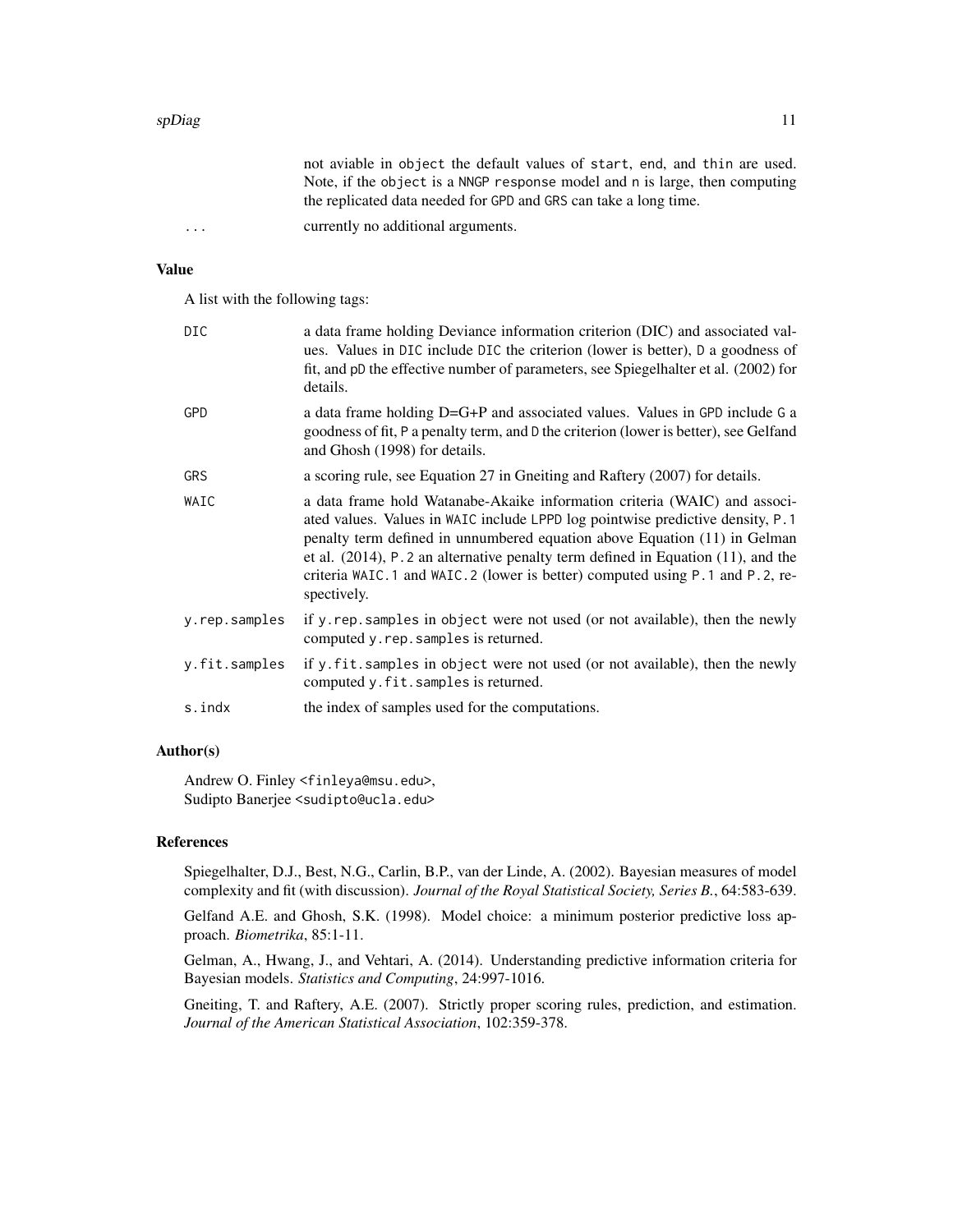<span id="page-11-0"></span>

## Description

The function spNNGP fits Gaussian and non-Gaussian univariate Bayesian spatial regression models using Nearest Neighbor Gaussian Processes (NNGP).

#### Usage

```
spNNGP(formula, data = parent.frame(), coords, method = "response",
     family="gaussian", weights, n.neighbors = 15,
     starting, tuning, priors, cov.model = "exponential",
     n.samples, n.omp.threads = 1, search.type = "cb", ord,
     return.neighbor.info = FALSE, neighbor.info,
     fit.rep = FALSE, sub.sample, verbose = TRUE, n.report = 100, ...)
```
## Arguments

| formula     | a symbolic description of the regression model to be fit. See example below.                                                                                                                                                                                                                                                                                                                                 |
|-------------|--------------------------------------------------------------------------------------------------------------------------------------------------------------------------------------------------------------------------------------------------------------------------------------------------------------------------------------------------------------------------------------------------------------|
| data        | an optional data frame containing the variables in the model. If not found in data,<br>the variables are taken from environment (formula), typically the environment<br>from which spNNGP is called.                                                                                                                                                                                                         |
| coords      | an $n \times 2$ matrix of the observation coordinates in $R^2$ (e.g., easting and northing),<br>or if data is a data frame then coords can be a vector of length two comprising<br>coordinate column names or indices. There can be no duplicate locations.                                                                                                                                                  |
| method      | a quoted keyword that specifies the NNGP sampling algorithm. Supported<br>method keywords are: "response" and "sequential". When $n$ is large, the<br>"response" algorithm should be faster and provide finer control over Metropo-<br>lis acceptance rate for covariance parameters. In general, unless estimates of<br>spatial random effects are needed, the "response" algorithm should be used.         |
| family      | a quoted keyword that specifies the data likelihood. Choices are "gaussian"<br>for continuous outcome and "binomial" for discrete outcome which assumes a<br>logistic link modeled using Polya-Gamma latent variables.                                                                                                                                                                                       |
| weights     | specifies the number of trials for each observation when family="binomial".<br>The default is 1 trial for each observation. Valid arguments are a scalar value<br>that specifies the number of trials used if all observations have the same number<br>of trials, and a vector of length $n$ that specifies the number of trials for each<br>observation used there are differences in the number of trials. |
| n.neighbors | number of neighbors used in the NNGP.                                                                                                                                                                                                                                                                                                                                                                        |
| starting    | a list with each tag corresponding to a parameter name. Valid tags are beta,<br>sigma.sq, tau.sq, phi, and nu. nu is only specified if cov.model="matern".<br>The value portion of each tag is the parameter's starting value.                                                                                                                                                                               |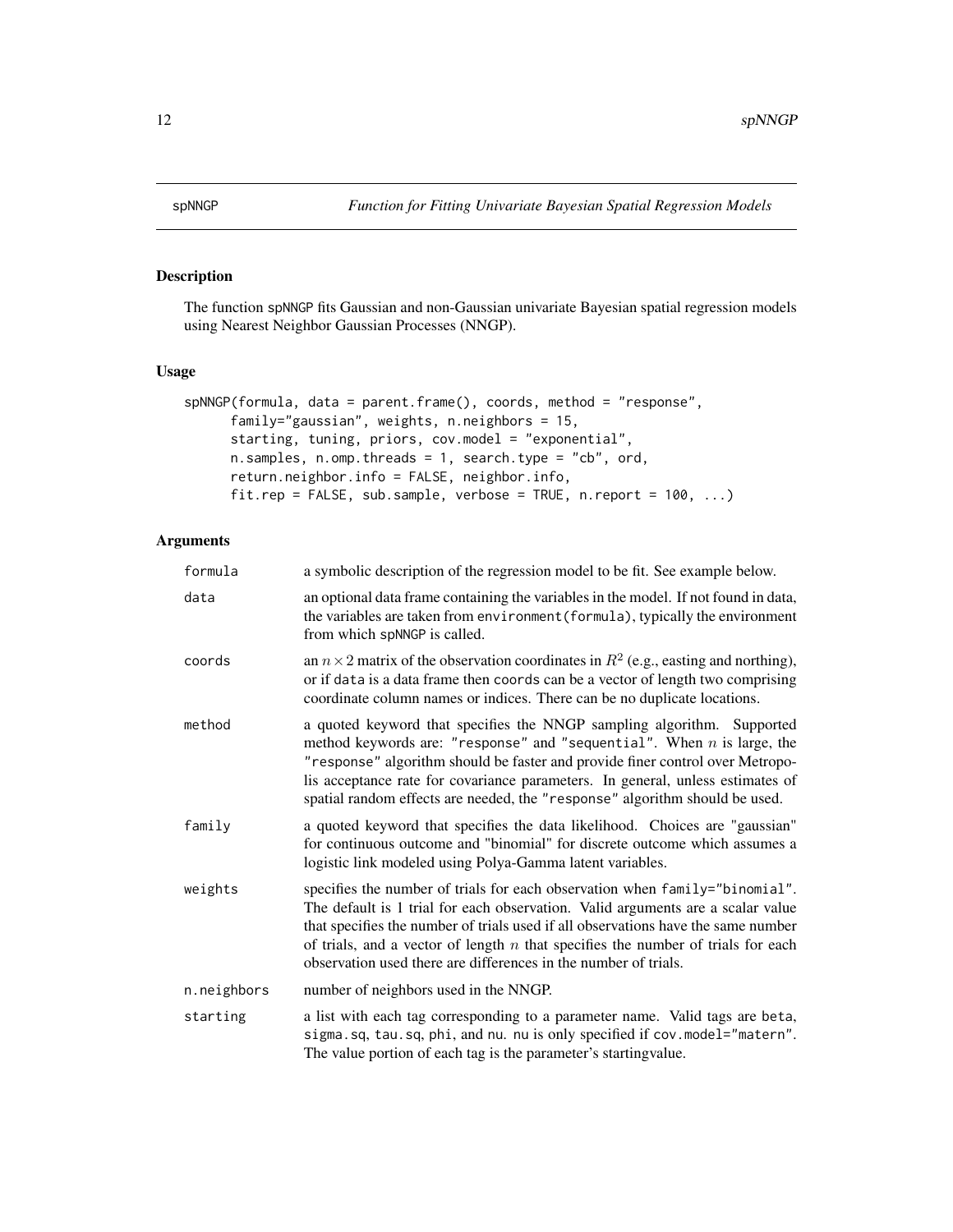| tuning        | a list with each tag corresponding to a parameter name. Valid tags are sigma.sq,<br>tau.sq, phi, and nu. If method="sequential" then only phi and nu need to be<br>specified. The value portion of each tag defines the variance of the Metropolis<br>sampler Normal proposal distribution.                                                                                                                                                                                                                                                                                                                                                                                                              |
|---------------|----------------------------------------------------------------------------------------------------------------------------------------------------------------------------------------------------------------------------------------------------------------------------------------------------------------------------------------------------------------------------------------------------------------------------------------------------------------------------------------------------------------------------------------------------------------------------------------------------------------------------------------------------------------------------------------------------------|
| priors        | a list with each tag corresponding to a parameter name. Valid tags are sigma.sq.ig,<br>tau.sq.ig, phi.unif, and nu.unif. Variance parameters, simga.sq and tau.sq,<br>are assumed to follow an inverse-Gamma distribution, whereas the spatial decay<br>phi and smoothness nu parameters are assumed to follow Uniform distributions.<br>The hyperparameters of the inverse-Gamma are passed as a vector of length two,<br>with the first and second elements corresponding to the shape and scale, respec-<br>tively. The hyperparameters of the Uniform are also passed as a vector of length<br>two with the first and second elements corresponding to the lower and upper<br>support, respectively. |
| cov.model     | a quoted keyword that specifies the covariance function used to model the spatial<br>dependence structure among the observations. Supported covariance model key<br>words are: "exponential", "matern", "spherical", and "gaussian". See<br>below for details.                                                                                                                                                                                                                                                                                                                                                                                                                                           |
| n.samples     | the number of posterior samples to collect.                                                                                                                                                                                                                                                                                                                                                                                                                                                                                                                                                                                                                                                              |
| n.omp.threads | a positive integer indicating the number of threads to use for SMP parallel pro-<br>cessing. The package must be compiled for OpenMP support. For most Intel-<br>based machines, we recommend setting n.omp. threads up to the number of<br>hyperthreaded cores. Note, n.omp. threads > 1 might not work on some sys-<br>tems.                                                                                                                                                                                                                                                                                                                                                                           |
| fit.rep       | if TRUE, regression fitted and replicate data will be returned. The argument<br>sub. sample controls which MCMC samples are used to generate the fitted and<br>replicated data.                                                                                                                                                                                                                                                                                                                                                                                                                                                                                                                          |
| sub.sample    | an optional list that specifies the samples used for fit.rep. Valid tags are<br>start, end, and thin. Given the value associated with the tags, the sample sub-<br>set is selected using seq(as.integer(start), as.integer(end), by=as.integer(thin)).<br>The default values are start=floor(0.5*n.samples), end=n.samples and<br>thin=1.                                                                                                                                                                                                                                                                                                                                                                |
| verbose       | if TRUE, model specification and progress of the sampler is printed to the screen.<br>Otherwise, nothing is printed to the screen.                                                                                                                                                                                                                                                                                                                                                                                                                                                                                                                                                                       |
| search.type   | a quoted keyword that specifies type of nearest neighbor search algorithm. Sup-<br>ported method key words are: "cb" and "brute". The "cb" should gener-<br>ally be much faster. If locations do not have identical coordinate values on the<br>axis used for the nearest neighbor ordering (see ord argument) then "cb" and<br>"brute" should produce identical neighbor sets. However, if there are identical<br>coordinate values on the axis used for nearest neighbor ordering, then "cb" and<br>"brute" might produce different, but equally valid, neighbor sets, e.g., if data<br>are on a grid.                                                                                                 |
| ord           | an index vector of length $n$ used for the nearest neighbor search. Internally, this<br>vector is used to order coords, i.e., coords[ord,], and associated data. Nearest<br>neighbor candidates for the <i>i</i> -th row in the ordered coords are rows $1:(i-1)$ ,<br>with the n.neighbors nearest neighbors being those with the minimum eu-<br>clidean distance to the location defined by ordered coords[i,]. The default                                                                                                                                                                                                                                                                            |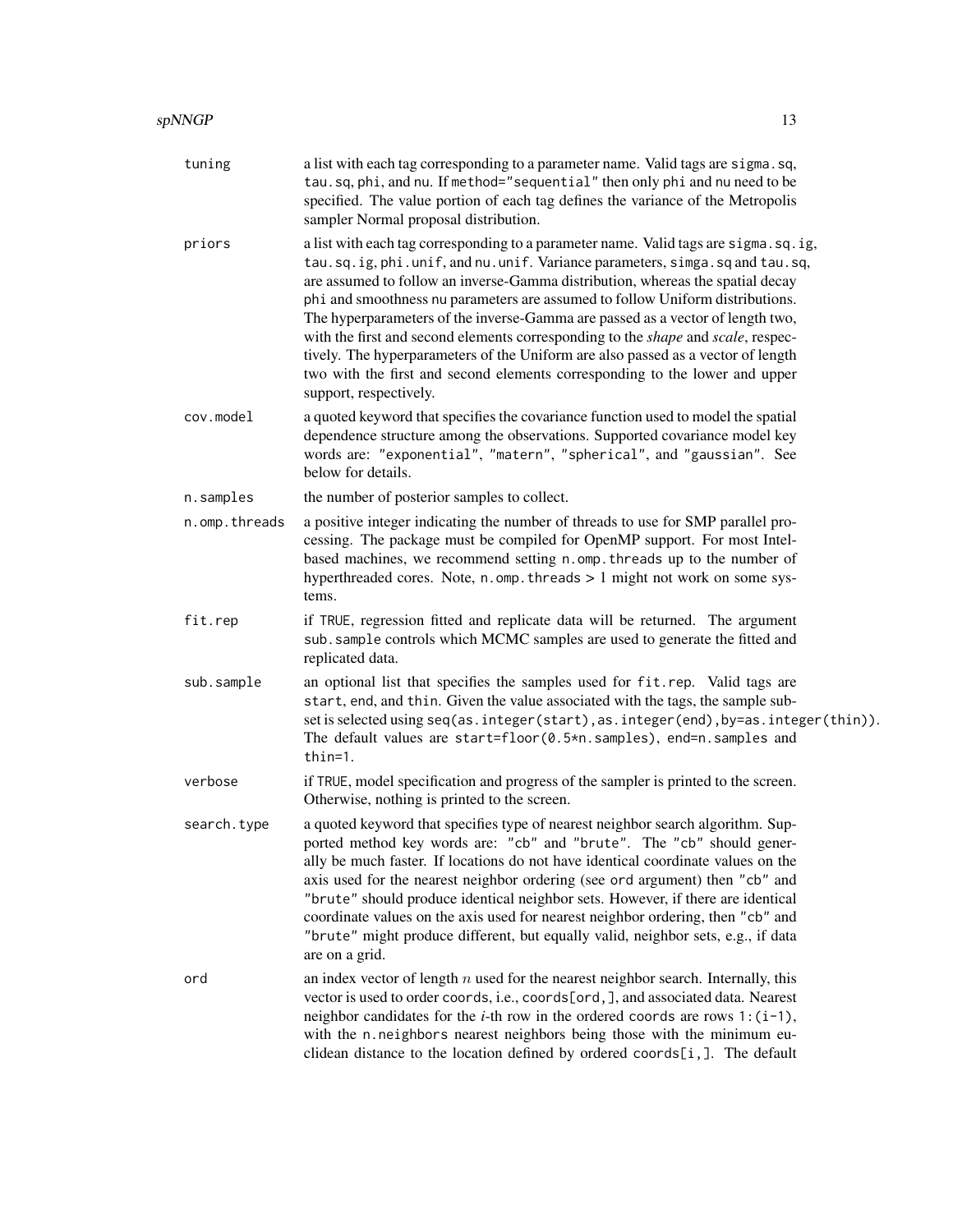used when ord is not specified is x-axis ordering, i.e., order(coords[,1]). This argument should typically be left blank. This argument will be ignored if the neighbor.info argument is used.

return.neighbor.info

|               | if TRUE, a list called neighbor. info containing several data structures used                 |
|---------------|-----------------------------------------------------------------------------------------------|
|               | for fitting the NNGP model is returned. If there is no change in input data                   |
|               | or n. neighbors, this list can be passed to subsequent spNNGP calls via the                   |
|               | neighbor. info argument to avoid the neighbor search, which can be time                       |
|               | consuming if $n$ is large. In addition to the several cryptic data structures in              |
|               | neighbor. info there is a list called $n$ . indx that is of length $n$ . The <i>i</i> -th el- |
|               | ement in n. indx corresponds to the <i>i</i> -th row in coords[ord,] and holds the            |
|               | vector of that location's nearest neighbor indices. This list can be useful for               |
|               | plotting the neighbor graph if desired.                                                       |
| neighbor.info | see the return, neighbor, info argument description above.                                    |
|               |                                                                                               |

| n.report | the interval to report Metropolis sampler acceptance and MCMC progress. |
|----------|-------------------------------------------------------------------------|
| .        | currently no additional arguments.                                      |

## Details

Model parameters can be fixed at their starting values by setting their tuning values to zero.

The *no nugget* model is specified by setting tau.sq to zero in the starting and tuning lists.

#### Value

An object of class NNGP with additional class designations for method and family. The return object is a list comprising:

|                 | p. beta. samples a coda object of posterior samples for the regression coefficients.                                                                                                                                     |
|-----------------|--------------------------------------------------------------------------------------------------------------------------------------------------------------------------------------------------------------------------|
| p.theta.samples |                                                                                                                                                                                                                          |
|                 | a coda object of posterior samples for covariance parameters.                                                                                                                                                            |
| p.w.samples     | is a matrix of posterior samples for the spatial random effects, where rows cor-<br>respond to locations in coords and columns hold the n. samples posterior sam-<br>ples. This is only returned if method="sequential". |
| y.hat.samples   | if fit.rep=TRUE, regression fitted values from posterior samples specified using<br>sub. sample. See additional details below.                                                                                           |
| y.hat.quants    | if $fit$ . rep=TRUE, $0.5$ , $0.025$ , and $0.975$ quantiles of the y. hat. samples.                                                                                                                                     |
| y.rep.samples   | if fit.rep=TRUE, replicated outcome from posterior samples specified using<br>sub.sample. See additional details below.                                                                                                  |
| y.rep.quants    | if fit.rep=TRUE, 0.5, 0.025, and 0.975 quantiles of the y.rep.samples.                                                                                                                                                   |
| s.indx          | if fit.rep=TRUE, the subset index specified with sub.sample.                                                                                                                                                             |
| neighbor.info   | returned if return.neighbor.info=TRUE see the return.neighbor.info ar-<br>gument description above.                                                                                                                      |
| run.time        | execution time for parameter estimation reported using proc. time (). This time<br>does not include nearest neighbor search time for building the neighbor set.                                                          |

The return object will include additional objects used for subsequent prediction and/or model fit evaluation.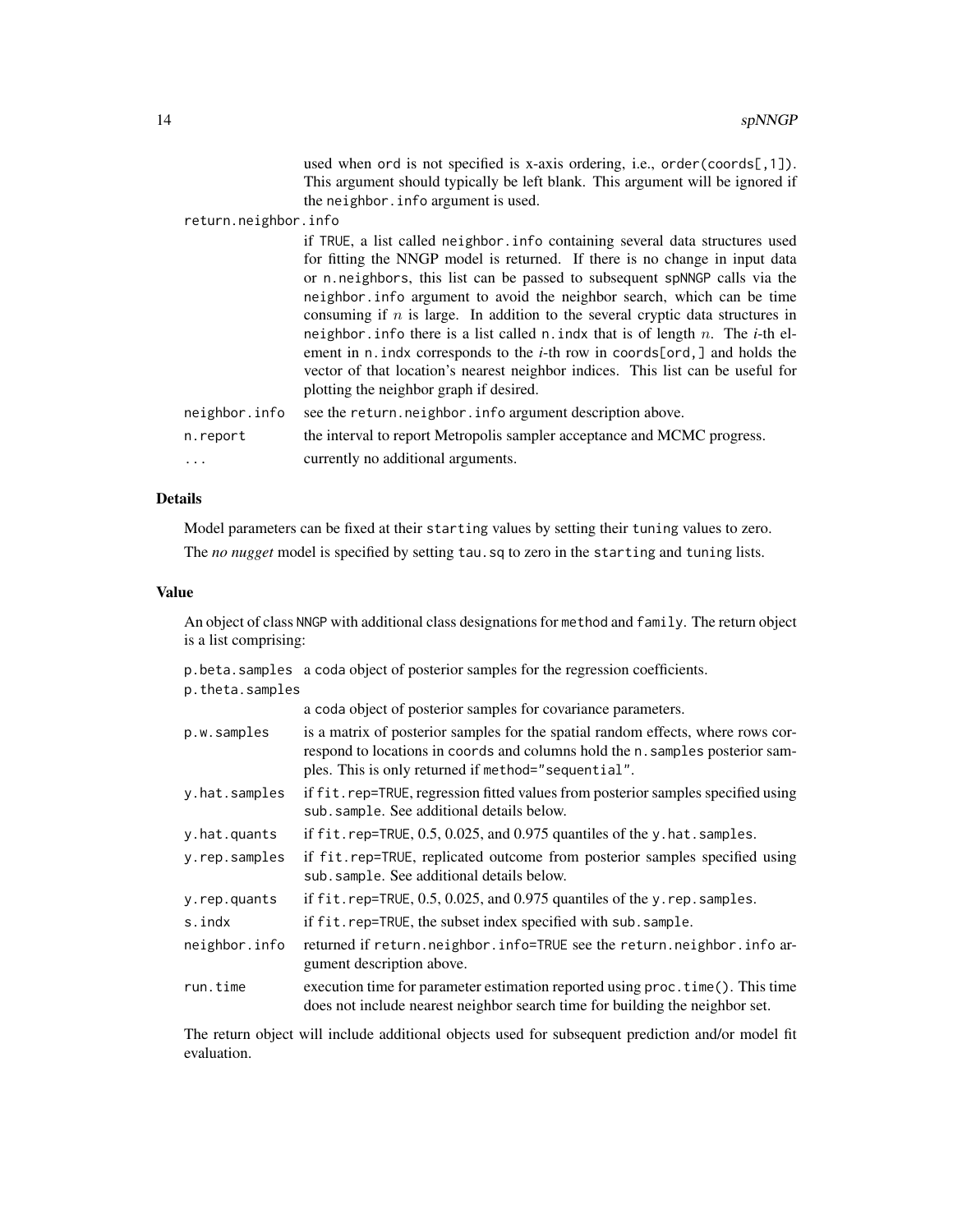#### $spNNGP$  15

#### Author(s)

Andrew O. Finley <finleya@msu.edu>, Abhirup Datta <abhidatta@jhu.edu>, Sudipto Banerjee <sudipto@ucla.edu>

#### References

Datta, A., S. Banerjee, A.O. Finley, and A.E. Gelfand. (2016) Hierarchical Nearest-Neighbor Gaussian process models for large geostatistical datasets. *Journal of the American Statistical Association*, 111:800-812.

Finley, A.O., A. Datta, B.D. Cook, D.C. Morton, H.E. Andersen, and S. Banerjee. (2019) Efficient algorithms for Bayesian Nearest Neighbor Gaussian Processes. *Journal of Computational and Graphical Statistics*, <https://doi.org/10.1080/10618600.2018.1537924>.

## Examples

```
rmvn <- function(n, mu=0, V = matrix(1)){
  p <- length(mu)
  if(any(is.na(match(dim(V),p))))
    stop("Dimension problem!")
  D \leftarrow \text{chol}(V)t(matrix(rnorm(n*p), ncol=p)%*%D + rep(mu,rep(n,p)))
}
##Make some data
set.seed(1)
n < -100coords \le cbind(runif(n,0,1), runif(n,0,1))
x \leftarrow \text{cbind}(1, \text{norm}(n))B \leq -as.matrix(c(1,5))
sigma.sq <-5tau.sq <-1phi <- 3/0.5
D <- as.matrix(dist(coords))
R \leftarrow \exp(-\text{phi} \cdot \text{p})w \leq -rmvn(1, rep(0,n), signa.sq*R)y \le - rnorm(n, x\ \#B + w, sqrt(tau.sq))
##Fit a Response and Sequential NNGP model
n.samples <- 500
starting <- list("phi"=phi, "sigma.sq"=5, "tau.sq"=1)
tuning <- list("phi"=0.5, "sigma.sq"=0.5, "tau.sq"=0.5)
priors <- list("phi.Unif"=c(3/1, 3/0.01), "sigma.sq.IG"=c(2, 5), "tau.sq.IG"=c(2, 1))
```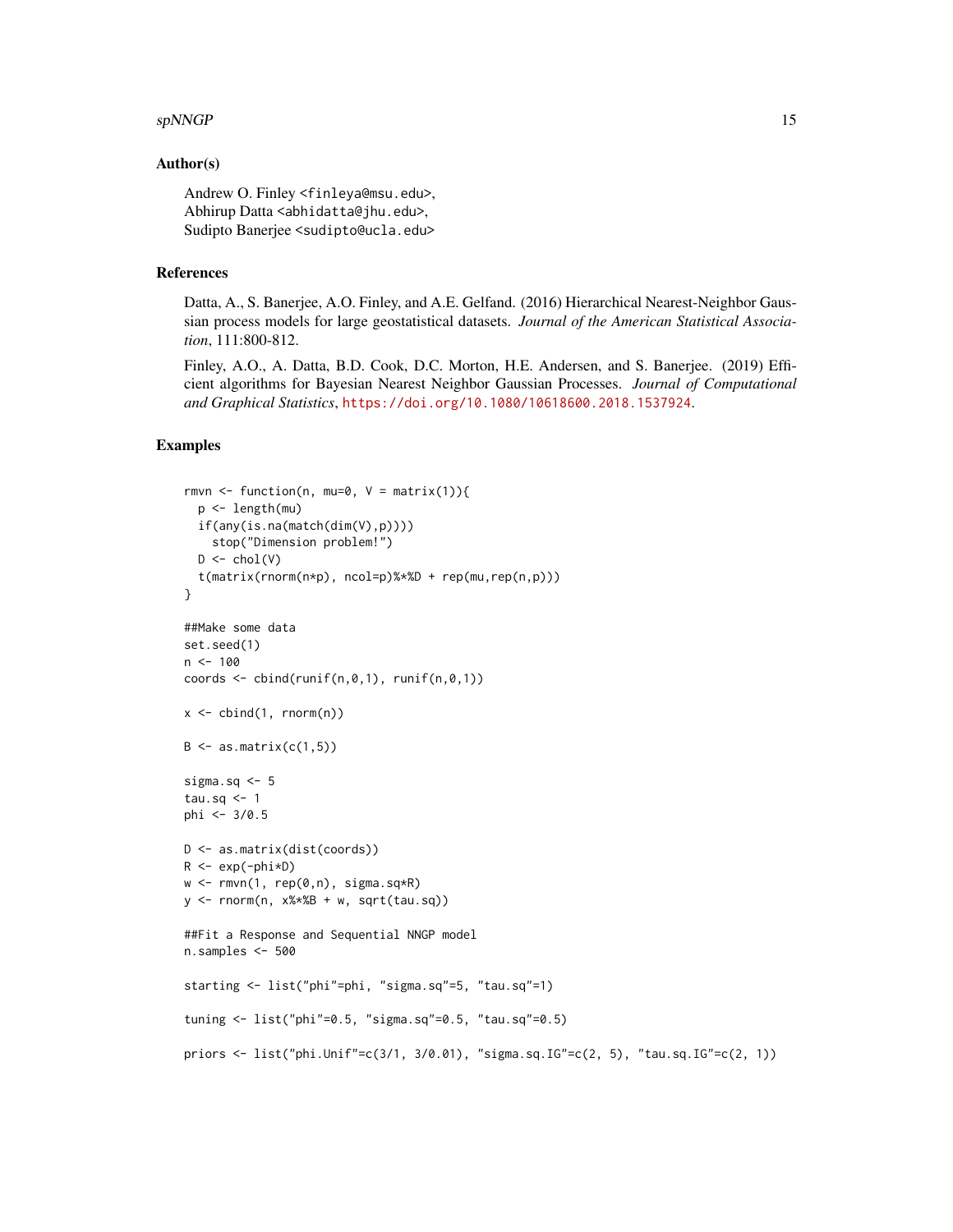```
cov.model <- "exponential"
m.s <- spNNGP(y~x-1, coords=coords, starting=starting, method="sequential", n.neighbors=10,
              tuning=tuning, priors=priors, cov.model=cov.model,
              n.samples=n.samples, n.omp.threads=1)
summary(m.s)
plot(apply(m.s$p.w.samples, 1, median), w)
m.r <- spNNGP(y~x-1, coords=coords, starting=starting, method="response", n.neighbors=10,
              tuning=tuning, priors=priors, cov.model=cov.model,
              n.samples=n.samples, n.omp.threads=1)
summary(m.r)
##Fit with some user defined neighbor ordering
##ord <- order(coords[,2]) ##y-axis
ord <- order(coords[,1]+coords[,2]) ##x+y-axis
##ord <- sample(1:n, n) ##random
m.r.xy <- spNNGP(y~x-1, coords=coords, starting=starting, method="response", n.neighbors=10,
              tuning=tuning, priors=priors, cov.model=cov.model,
              ord=ord, return.neighbor.info=TRUE,
              n.samples=n.samples, n.omp.threads=1)
summary(m.r.xy)
## Not run:
##Visualize the neighbor sets and ordering constraint
n.indx <- m.r.xy$neighbor.info$n.indx
ord <- m.r.xy$neighbor.info$ord
##This is how the data are ordered internally for model fitting
coords.ord <- coords[ord,]
for(i in 1:n){
    plot(coords.ord, cex=1, xlab="Easting", ylab="Northing")
    points(coords.ord[i,,drop=FALSE], col="blue", pch=19, cex=1)
    points(coords.ord[n.indx[[i]],,drop=FALSE], col="red", pch=19, cex=1)
    readline(prompt = "Pause. Press <Enter> to continue...")
}
## End(Not run)
```
spPredict *Function for prediction at new locations using* NNGP *models.*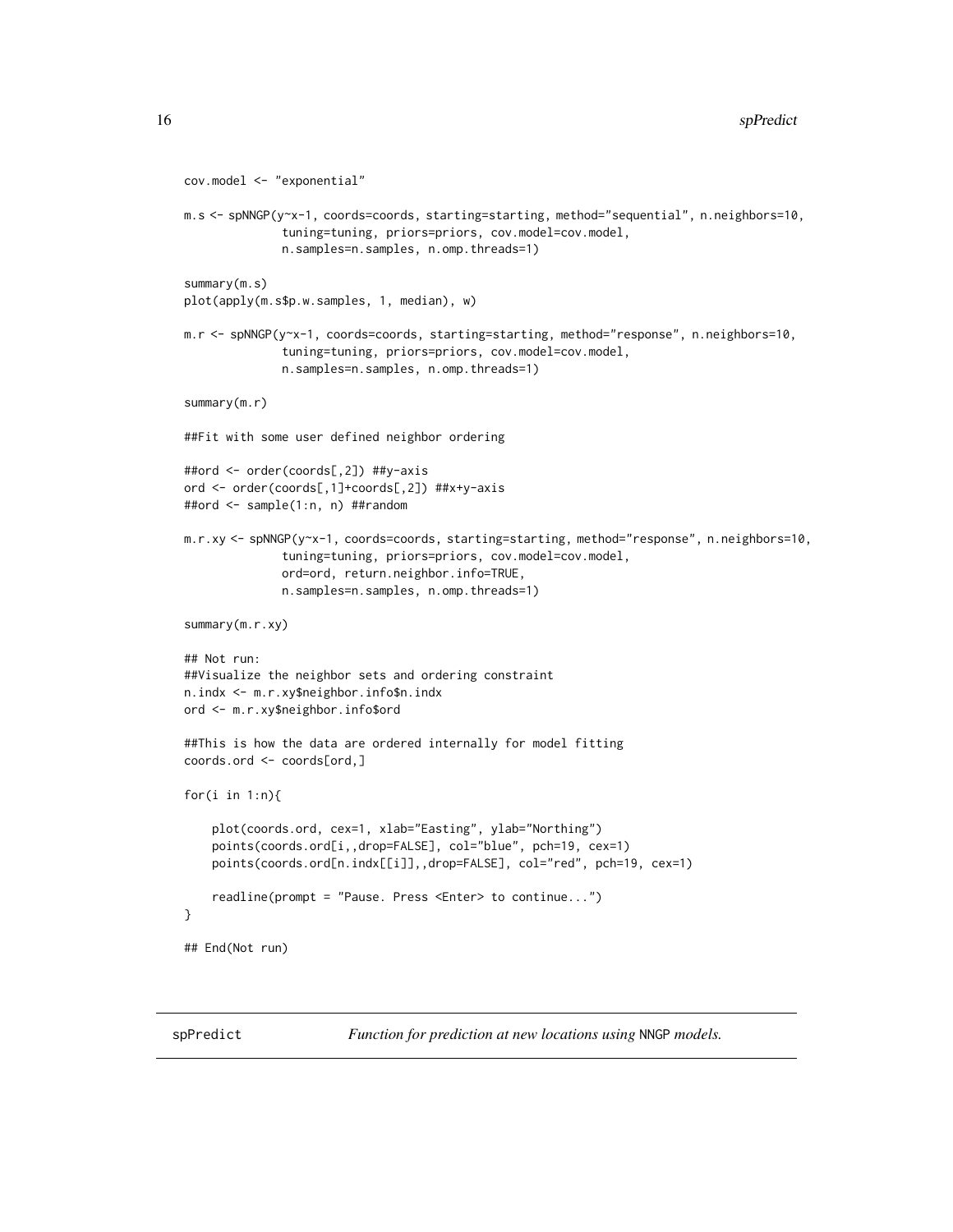#### <span id="page-16-0"></span>spPredict the state of the state of the state of the state of the state of the state of the state of the state of the state of the state of the state of the state of the state of the state of the state of the state of the

## Description

The function spPredict collects posterior predictive samples for a set of new locations given an object of class NNGP.

#### Usage

spPredict(sp.obj, X.0, coords.0, sub.sample, n.omp.threads = 1, verbose=TRUE, n.report=100, ...)

## Arguments

| $sp.$ obj     | an object of class NNGP.                                                                                                                                                                                                                                                                                                                                     |
|---------------|--------------------------------------------------------------------------------------------------------------------------------------------------------------------------------------------------------------------------------------------------------------------------------------------------------------------------------------------------------------|
| X.0           | the design matrix for prediction locations. An intercept should be provided in<br>the first column if one is specified in sp. obj model.                                                                                                                                                                                                                     |
| coords.0      | the spatial coordinates corresponding to X.0.                                                                                                                                                                                                                                                                                                                |
| sub.sample    | an optional list that specifies the samples to included in the composition sam-<br>pling a non-Conjugate model. Valid tags are start, end, and thin. Given the<br>value associated with the tags, the sample subset is selected using seq(as.integer(start), as.integer<br>The default values are start=floor(0.5*n.samples), end=n.samples and<br>$thin=1.$ |
| n.omp.threads | a positive integer indicating the number of threads to use for SMP parallel pro-<br>cessing. The package must be compiled for OpenMP support. For most Intel-<br>based machines, we recommend setting n.omp. threads up to the number of<br>hyperthreaded cores. Note, $n$ omp. threads $> 1$ might not work on some sys-<br>tems.                           |
| verbose       | if TRUE, model specification and progress of the sampler is printed to the screen.<br>Otherwise, nothing is printed to the screen.                                                                                                                                                                                                                           |
| n.report      | the interval to report sampling progress.                                                                                                                                                                                                                                                                                                                    |
| $\cdot$       | currently no additional arguments.                                                                                                                                                                                                                                                                                                                           |
|               |                                                                                                                                                                                                                                                                                                                                                              |

#### Value

An object of class spPredict which is a list comprising:

| p.y.0    | a matrix that holds the response variable posterior predictive samples where<br>rows are locations corresponding to coords. 0 and columns are samples.                                                                    |
|----------|---------------------------------------------------------------------------------------------------------------------------------------------------------------------------------------------------------------------------|
| p.w.0    | a matrix that holds the random effect posterior predictive samples where rows<br>are locations corresponding to coords. 0 and columns are samples. This is only<br>returned if the input class has method = "sequential". |
| run.time | execution time reported using $proc.time()$ .                                                                                                                                                                             |

## Author(s)

Andrew O. Finley <finleya@msu.edu>, Abhirup Datta <abhidatta@jhu.edu>, Sudipto Banerjee <sudipto@ucla.edu>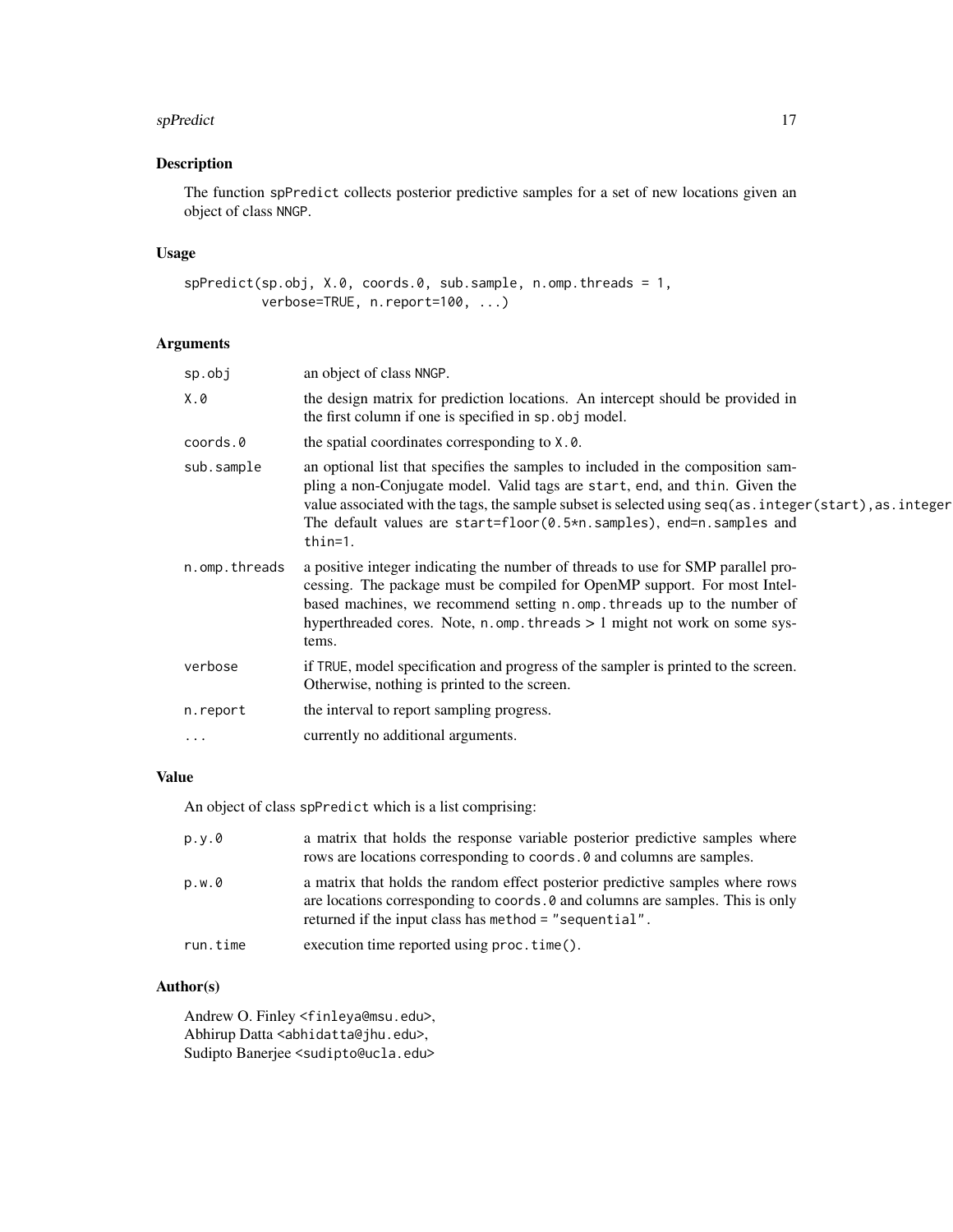#### References

Datta, A., S. Banerjee, A.O. Finley, and A.E. Gelfand. (2016) Hierarchical Nearest-Neighbor Gaussian process models for large geostatistical datasets. *Journal of the American Statistical Association*, 111:800-812.

Finley, A.O., A. Datta, B.D. Cook, D.C. Morton, H.E. Andersen, and S. Banerjee. (2019) Efficient algorithms for Bayesian Nearest Neighbor Gaussian Processes. *Jurnal of Computational and Graphical Statistics*, <https://doi.org/10.1080/10618600.2018.1537924>.

## Examples

```
rmvn <- function(n, mu=0, V = matrix(1)){
  p <- length(mu)
  if(any(is.na(match(dim(V),p))))
    stop("Dimension problem!")
  D \leftarrow \text{chol}(V)t(matrix(rnorm(n*p), ncol=p)%*%D + rep(mu,rep(n,p)))
}
##Make some data
set.seed(1)
n < -100coords \le cbind(runif(n,0,1), runif(n,0,1))
x \leftarrow \text{cbind}(1, \text{norm}(n))B \le -as.matrix(c(1,5))sigma.sq <- 5
tau.sq <- 1
phi <- 3/0.5
D <- as.matrix(dist(coords))
R \leftarrow \exp(-\text{phi} \cdot \text{p})w \leq -r m v n(1, rep(0,n), sigma.sq*R)y \le - rnorm(n, x\ \#B + w, sqrt(tau.sq))
ho <- sample(1:n, 50)
y.ho \leftarrow y[ho]x.ho <- x[ho,,drop=FALSE]
w.ho \leq w[ho]coords.ho <- coords[ho,]
y \leftarrow y[-ho]x <- x[-ho,,drop=FALSE]
w <- w[-ho,,drop=FALSE]
coords <- coords[-ho,]
##Fit a response, sequential, and conjugate NNGP model
n.samples <- 500
```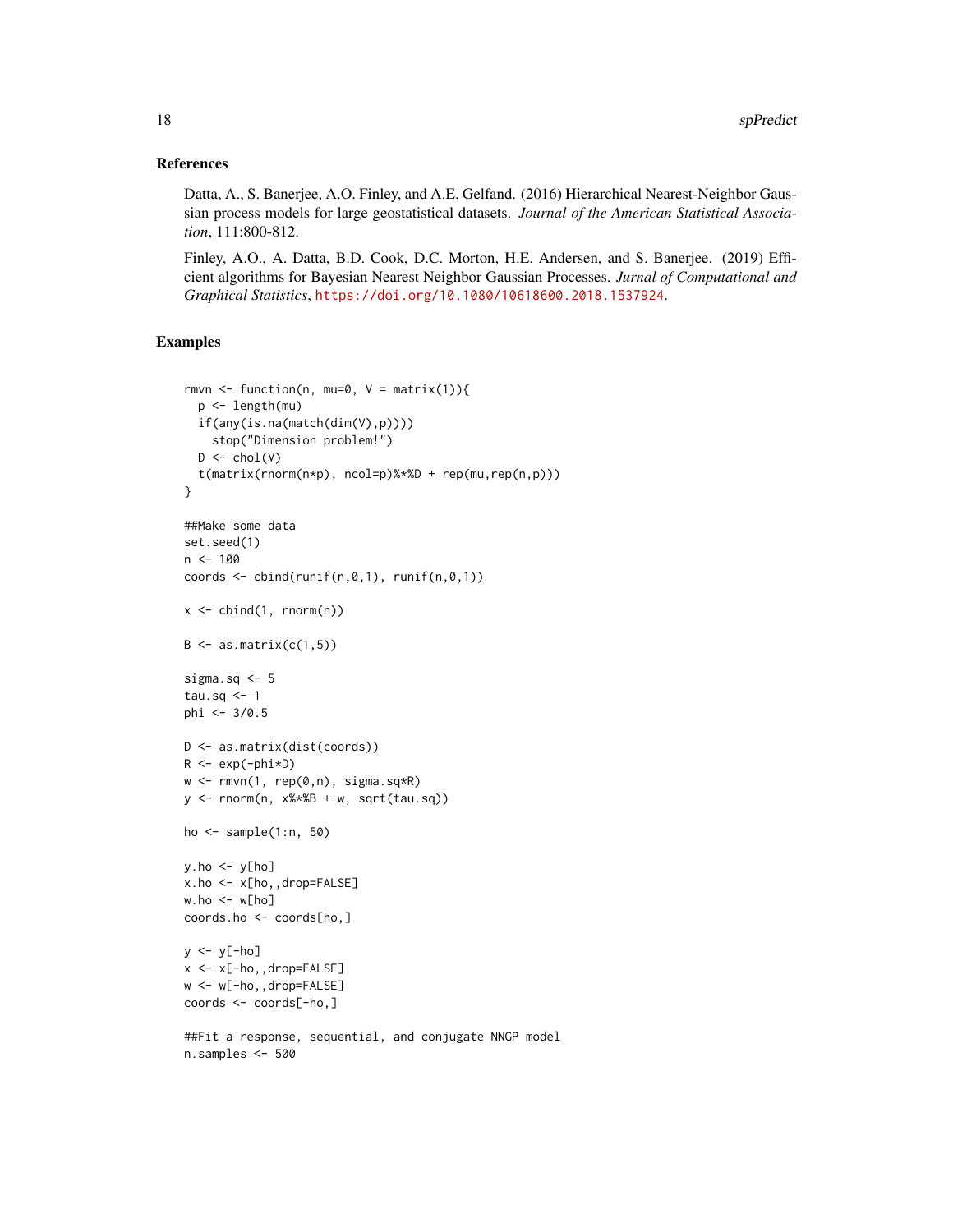```
starting <- list("phi"=phi, "sigma.sq"=5, "tau.sq"=1)
tuning <- list("phi"=0.5, "sigma.sq"=0.5, "tau.sq"=0.5)
priors <- list("phi.Unif"=c(3/1, 3/0.01), "sigma.sq.IG"=c(2, 5), "tau.sq.IG"=c(2, 1))
cov.model <- "exponential"
n.report <- 500
##Sequential
m.s <- spNNGP(y~x-1, coords=coords, starting=starting, method="sequential", n.neighbors=10,
              tuning=tuning, priors=priors, cov.model=cov.model,
              n.samples=n.samples, n.omp.threads=1, n.report=n.report)
p.s \leq spPredict(m.s, X.0 = x.ho, coords.0 = coords.ho, n.omp.threads=1)plot(apply(p.s$p.w.0, 1, mean), w.ho)
plot(apply(p.s$p.y.0, 1, mean), y.ho)
##Response
m.r <- spNNGP(y~x-1, coords=coords, starting=starting, method="response", n.neighbors=10,
              tuning=tuning, priors=priors, cov.model=cov.model,
              n.samples=n.samples, n.omp.threads=1, n.report=n.report)
p.r <- spPredict(m.r, X.0 = x.ho, coords.0 = coords.ho, n.omp.threads=1)
points(apply(p.r$p.y.0, 1, mean), y.ho, pch=19, col="blue")
##Conjugate
theta.alpha <- c(phi, tau.sq/sigma.sq)
names(theta.alpha) <- c("phi", "alpha")
m.c <- spConjNNGP(y~x-1, coords=coords, n.neighbors=10,
                  theta.alpha=theta.alpha, sigma.sq.IG=c(2, sigma.sq),
                  cov.model=cov.model, n.omp.threads=1)
p.c \leq spPredict(m.c, X.0 = x.ho, coords.0 = coords.ho, n.omp.threads=1)
points(p.c$y.0.hat, y.ho, pch=19, col="orange")
```
summary.NNGP *Methods for NNGP and Derived Objects*

#### **Description**

Methods for extracting information from fitted NNGP model of class NNGP and subsequent prediction objects of class spPredict.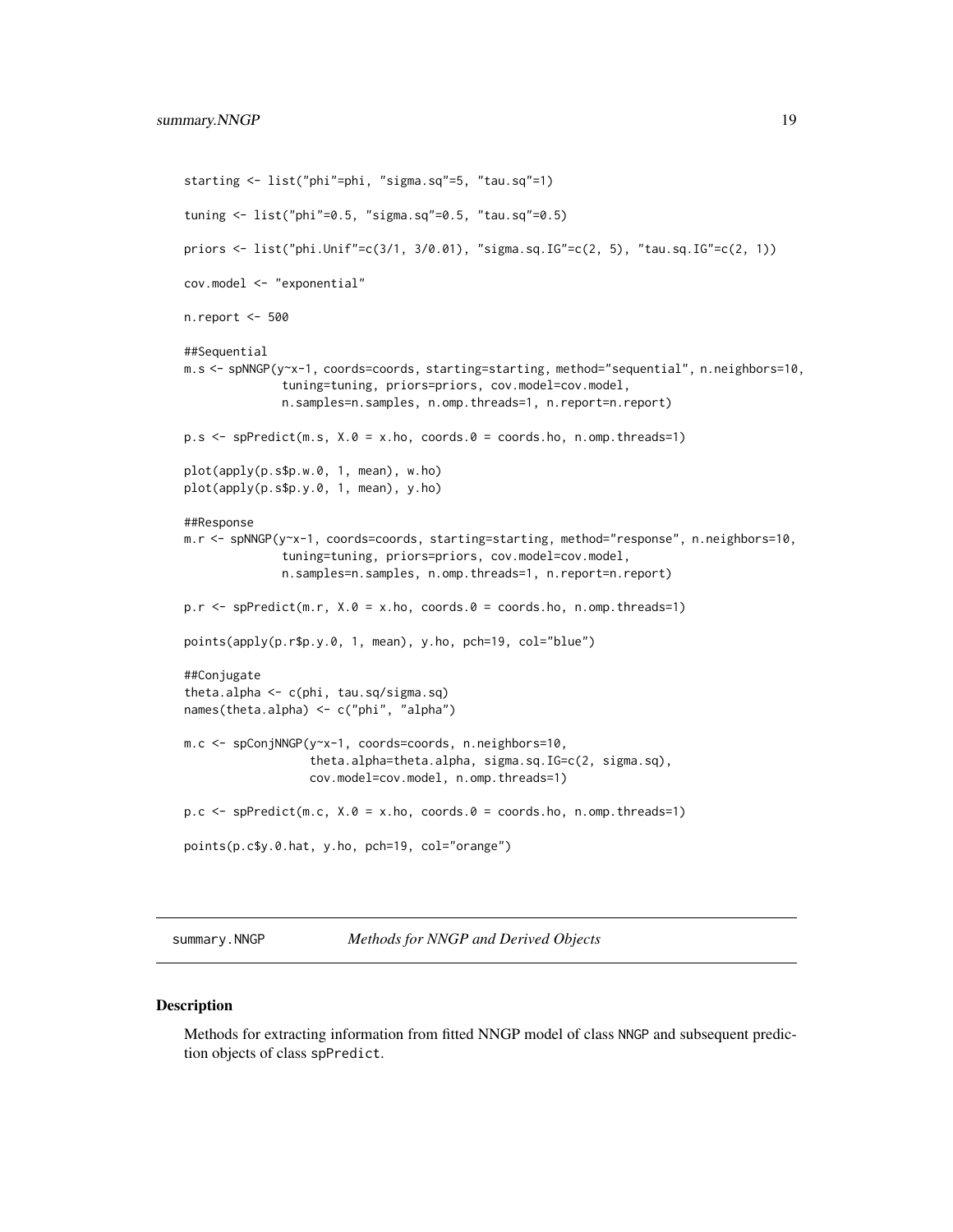#### Usage

```
## S3 method for class 'NNGP'
summary(object, sub.sample, quantiles = c(0.025, 0.25,
0.5, 0.75, 0.975), digits = max(3L, getOption("digits") - 3L), ...## S3 method for class 'NNGP'
print(x, \ldots)## S3 method for class 'spPredict'
print(x, \ldots)
```
#### Arguments

| object, x  | object of class NNGP or spPredict.                                                                                                                                                                                                                                                                                                                               |
|------------|------------------------------------------------------------------------------------------------------------------------------------------------------------------------------------------------------------------------------------------------------------------------------------------------------------------------------------------------------------------|
| sub.sample | an optional list that specifies the samples to included in the summary or compo-<br>sition sampling. Valid tags are start, end, and thin. Given the value associated<br>with the tags, the sample subset is selected using seq(as.integer(start), as.integer(end), by=as.il<br>The default values are start=floor(0.5*n.samples), end=n.samples and<br>$thin=1.$ |
| quantiles  | for summary, posterior distribution quantiles to compute.                                                                                                                                                                                                                                                                                                        |
| digits     | for summary, number of digits to report in summary.                                                                                                                                                                                                                                                                                                              |
| $\cdots$   | currently not used.                                                                                                                                                                                                                                                                                                                                              |

#### Details

A set of standard extractor functions for fitted model objects of class NNGP and prediction object of class spPredict, including methods to the generic functions [print](#page-0-0) and [summary](#page-0-0).

summary.PGLogit *Methods for PGLogit Object*

## Description

Methods for extracting information from fitted PGLogit model.

#### Usage

```
## S3 method for class 'PGLogit'
summary(object, sub.sample, quantiles
=c(0.025, 0.25, 0.5, 0.75, 0.975), digits = max(3L, getOption("digits")
- 3L), ...)
## S3 method for class 'PGLogit'
print(x, \ldots)
```
<span id="page-19-0"></span>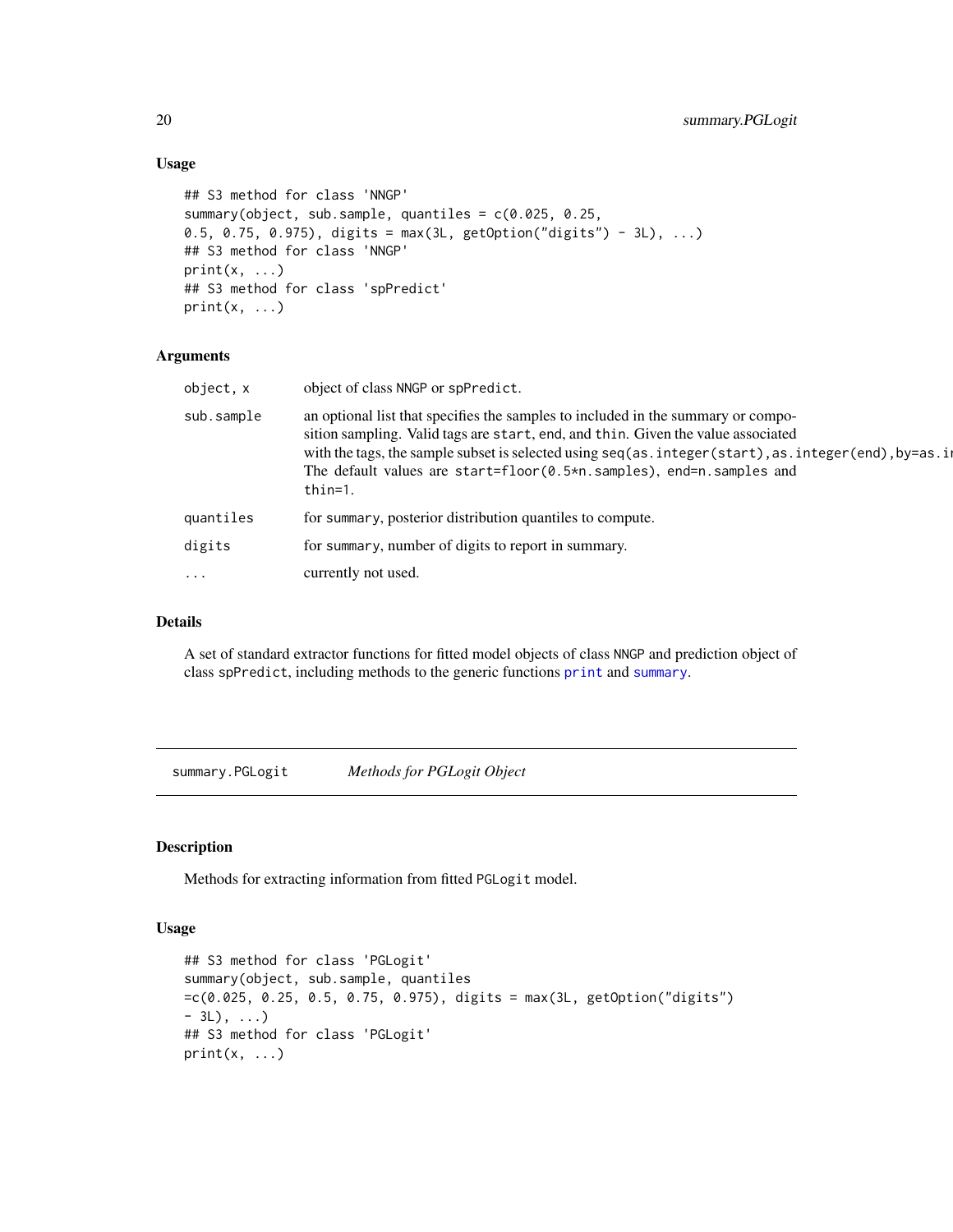## <span id="page-20-0"></span>Arguments

| object, x  | object of class PGLogit.                                                                                                                                                                                                                                                                                                                                         |
|------------|------------------------------------------------------------------------------------------------------------------------------------------------------------------------------------------------------------------------------------------------------------------------------------------------------------------------------------------------------------------|
| sub.sample | an optional list that specifies the samples to included in the summary or compo-<br>sition sampling. Valid tags are start, end, and thin. Given the value associated<br>with the tags, the sample subset is selected using seq(as.integer(start), as.integer(end), by=as.il<br>The default values are start=floor(0.5*n.samples), end=n.samples and<br>$thin=1.$ |
| quantiles  | for summary, posterior distribution quantiles to compute.                                                                                                                                                                                                                                                                                                        |
| digits     | for summary, number of digits to report.                                                                                                                                                                                                                                                                                                                         |
| $\cdots$   | currently not used.                                                                                                                                                                                                                                                                                                                                              |

## Details

A set of standard extractor functions for fitted model objects of class PGLogit, including methods to the generic functions [print](#page-0-0) and [summary](#page-0-0).